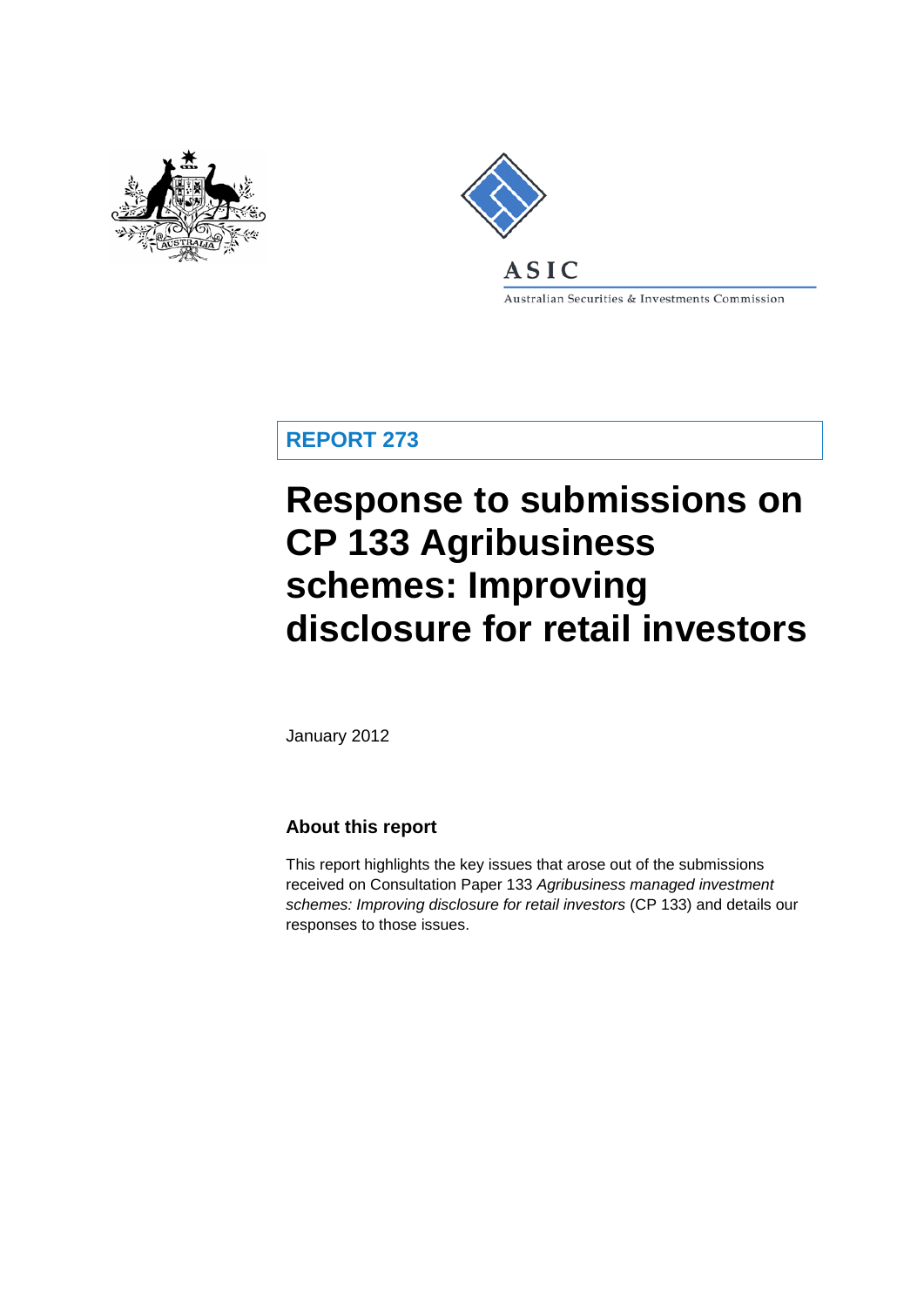### **About ASIC regulatory documents**

In administering legislation ASIC issues the following types of regulatory documents.

**Consultation papers**: seek feedback from stakeholders on matters ASIC is considering, such as proposed relief or proposed regulatory guidance.

**Regulatory guides**: give guidance to regulated entities by:

- explaining when and how ASIC will exercise specific powers under legislation (primarily the Corporations Act)
- explaining how ASIC interprets the law
- describing the principles underlying ASIC's approach
- giving practical guidance (e.g. describing the steps of a process such as applying for a licence or giving practical examples of how regulated entities may decide to meet their obligations).

**Information sheets**: provide concise guidance on a specific process or compliance issue or an overview of detailed guidance.

**Reports**: describe ASIC compliance or relief activity or the results of a research project.

### **Disclaimer**

This report does not constitute legal advice. We encourage you to seek your own professional advice to find out how the Corporations Act and other applicable laws apply to you, as it is your responsibility to determine your obligations.

This report does not contain ASIC policy. Please see Regulatory Guide 232 *Agribusiness managed investment schemes: Improving disclosure for retail investors* (RG 232).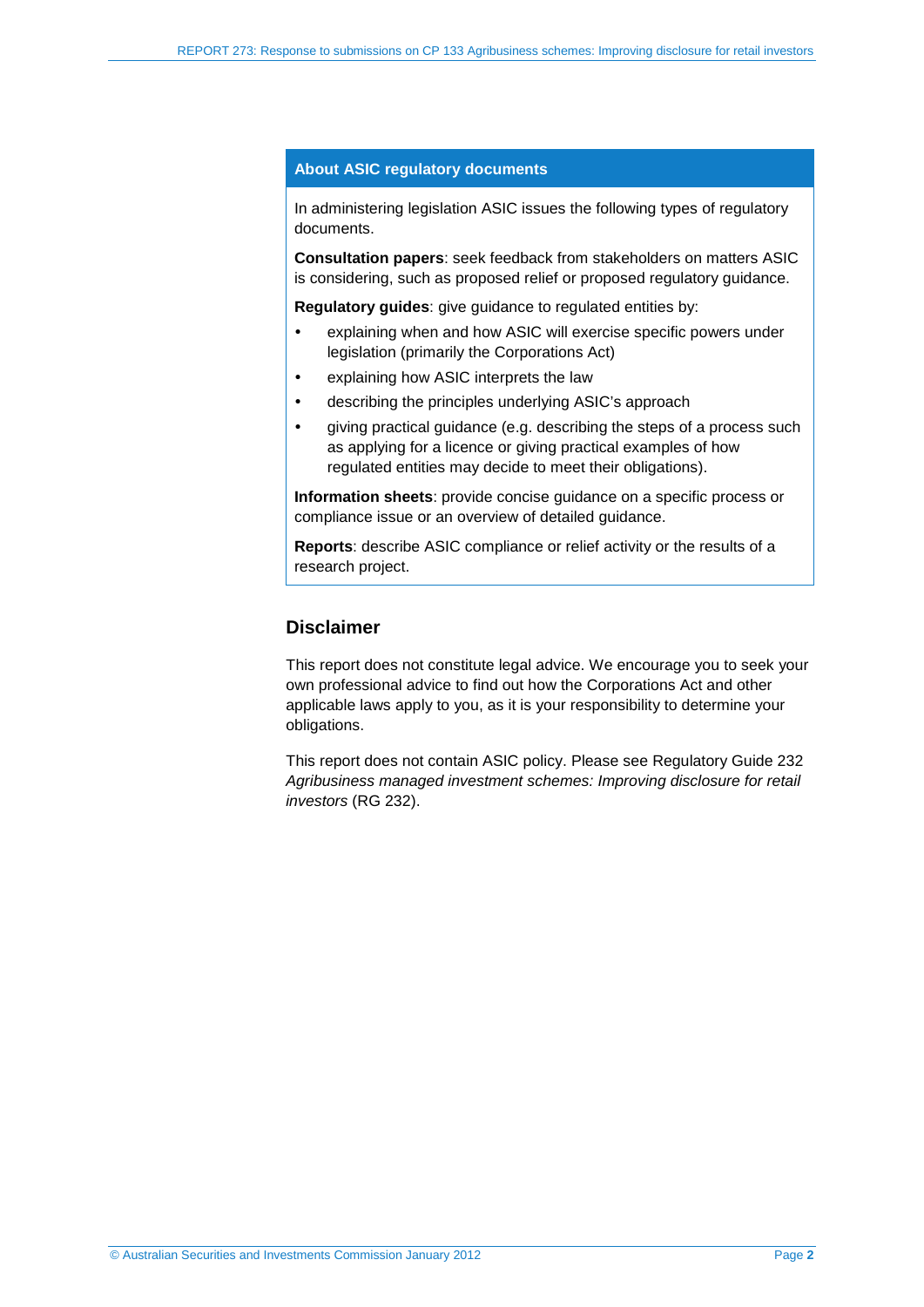## **Contents**

| A |                                                                  |  |
|---|------------------------------------------------------------------|--|
|   |                                                                  |  |
| В | Proposed benchmarks for agribusiness schemes 6                   |  |
|   |                                                                  |  |
|   | Benchmark 2: Track record of the responsible entity in operating |  |
|   | Benchmark 3: Responsible entity or other group company ownership |  |
|   |                                                                  |  |
|   | Benchmark 5: Responsible entity's financial position and use of  |  |
|   |                                                                  |  |
|   |                                                                  |  |
|   |                                                                  |  |
|   | Benchmark 8: Land, licences and water-related issues18           |  |
|   | Benchmark 9: Third party financing arrangements20                |  |
|   | Benchmark 10: Replacement of responsible entity21                |  |
| C |                                                                  |  |
|   |                                                                  |  |
|   |                                                                  |  |
|   |                                                                  |  |
|   |                                                                  |  |
|   |                                                                  |  |
|   |                                                                  |  |
|   |                                                                  |  |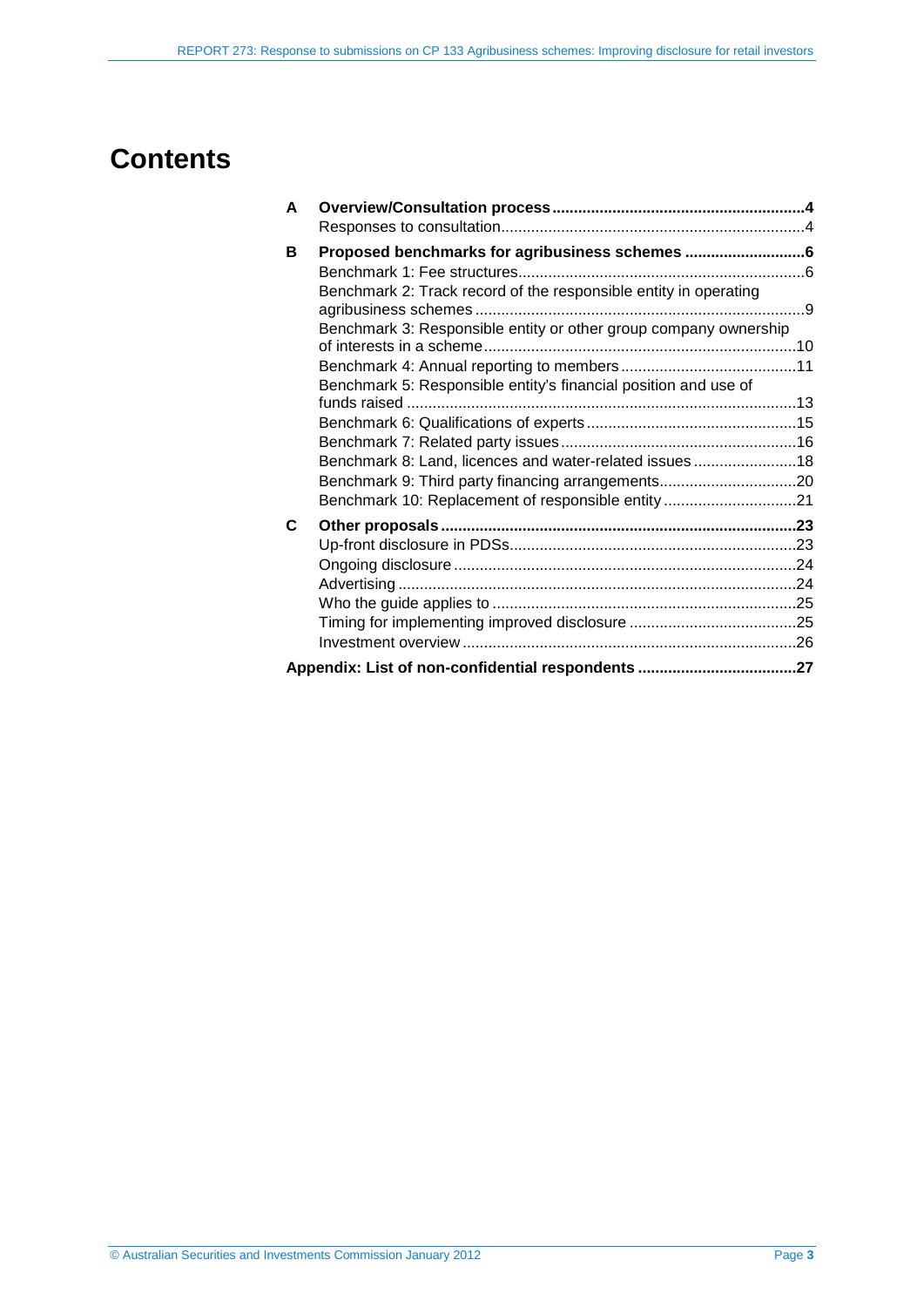## <span id="page-3-0"></span>**A Overview/Consultation process**

- 1 In Consultation Paper 133 *Agribusiness managed investment schemes: Improving disclosure for retail investors* (CP 133), we consulted on proposals to improve disclosure to retail investors by responsible entities of agribusiness managed investment schemes (agribusiness schemes). We want to ensure that retail investors are better informed about the nature of these investments and the risks associated with them.
- 2 We proposed a benchmark-based disclosure model for agribusiness schemes. The 10 proposed benchmarks focused on key issues such as fee models, the financial position of the responsible entity, arrangements for access to land, water and other licences, and related party arrangements.
- 3 This report highlights the key issues that arose out of the submissions received on CP 133 and our responses to those issues.
- 4 This report is not meant to be a comprehensive summary of all responses received. It is also not meant to be a detailed report on every question from CP 133. We have limited this report to the key issues.
- 5 For a list of the non-confidential respondents to CP 133, see the appendix. Copies of these submissions are on the ASIC website at [www.asic.gov.au/cp](http://www.asic.gov.au/cp) under CP 133.

### <span id="page-3-1"></span>**Responses to consultation**

- 6 We received 17 responses to CP 133 from a wide variety of sources, including responsible entities of agribusiness schemes, relevant industry bodies, law firms and research houses. We also met with interested parties during the consultation period. We are grateful to respondents for taking the time to provide us with their comments.
- 7 The main issues raised by respondents related to:
	- (a) our 'if not, why not' approach and, in particular, our proposed approach of 'compliance' with the benchmarks, as opposed to 'disclosure against' the benchmarks;
	- (b) whether the benchmarks should apply to all agribusiness schemes;
	- (c) whether annual fees are appropriate for all schemes;
	- (d) the financial arrangements for responsible entities;
	- (e) ownership of the land; and
	- (f) segregation of investors' money.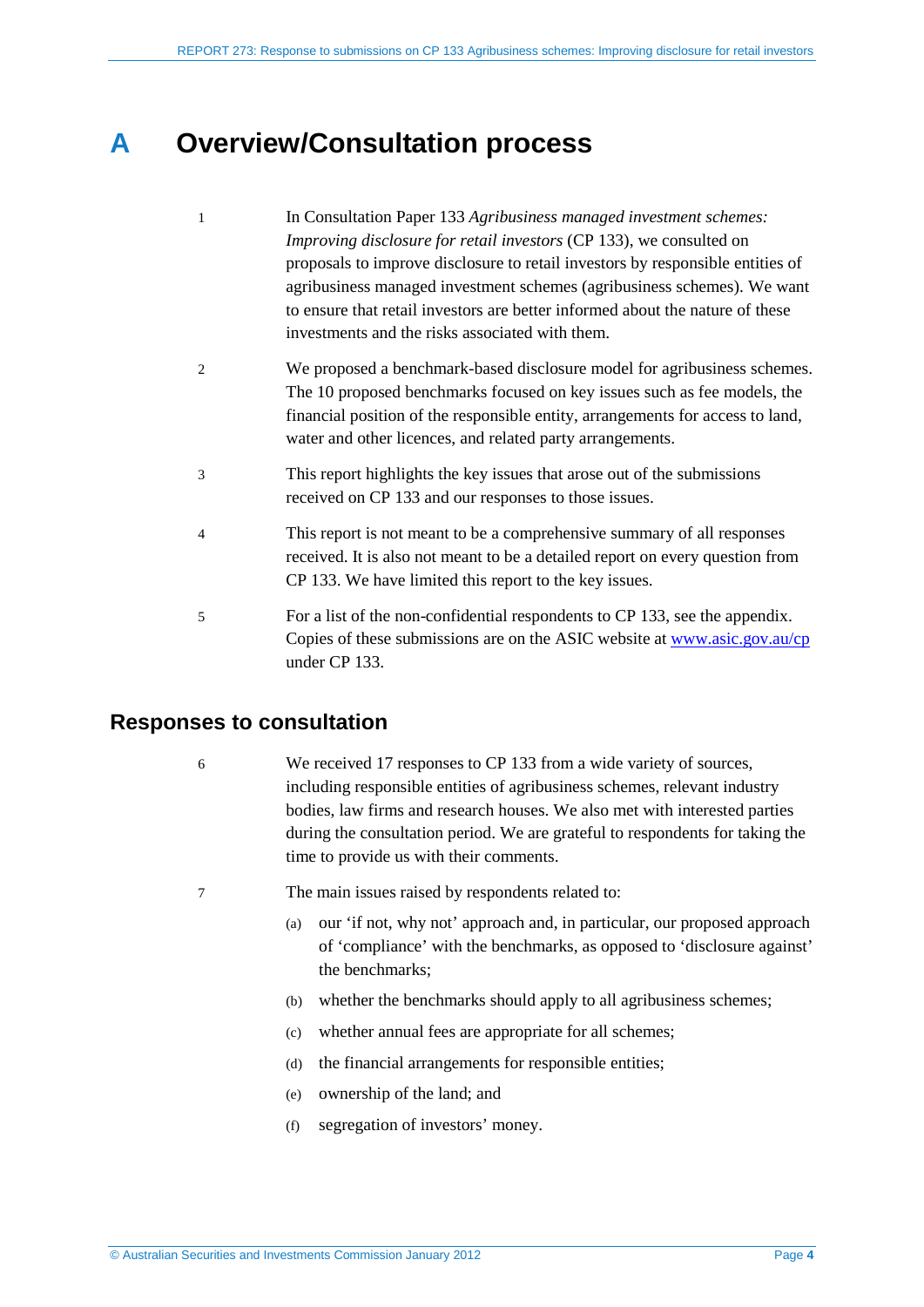- 8 As a result of the consultation, we have amended our approach so that responsible entities of agribusiness schemes should disclose against five benchmarks on an 'if not, why not' basis, and apply five disclosure principles.
- 9 Our final guidance is set out in Regulatory Guide 232 *Agribusiness managed investment schemes: Improving disclosure for retail investors* (RG 232), taking into account the feedback from the submissions received. [Table 1](#page-4-0) lists the 10 benchmarks we proposed in CP 133, compared with our final benchmarks and disclosure principles, as identified in RG 232.

|              | Proposed benchmarks in CP 133                                                      | <b>Corresponding final benchmarks and disclosure</b><br>principles in RG 232 |                                                                                             |
|--------------|------------------------------------------------------------------------------------|------------------------------------------------------------------------------|---------------------------------------------------------------------------------------------|
| Benchmark 1  | Fee structures                                                                     | Benchmark 1                                                                  | Fee structures                                                                              |
| Benchmark 2  | Track record of the responsible<br>entity in operating agribusiness<br>schemes     | Disclosure Principle 2                                                       | Track record of the responsible<br>entity in operating agribusiness<br>schemes              |
| Benchmark 3  | Responsible entity or other<br>group company ownership of<br>interests in a scheme | Benchmark 2                                                                  | Responsible entity or related<br>party ownership of interests in the<br>agribusiness scheme |
| Benchmark 4  | Annual reporting to members                                                        | Benchmark 3                                                                  | Annual reporting to members                                                                 |
| Benchmark 5  | Responsible entity's financial<br>position and use of funds raised                 | Disclosure Principle 3                                                       | Responsible entity's financial<br>position                                                  |
| Benchmark 6  | Qualifications of experts                                                          | Benchmark 4                                                                  | <b>Experts</b>                                                                              |
| Benchmark 7  | Related party issues                                                               | Benchmark 5                                                                  | Appointing and monitoring<br>service providers                                              |
| Benchmark 8  | Land, licences and water-related<br>issues                                         | Disclosure Principle 4                                                       | Land, licences and water                                                                    |
| Benchmark 9  | Third party financing<br>arrangements                                              | Disclosure Principle 1                                                       | Investor financing arrangements                                                             |
| Benchmark 10 | Replacement of the responsible<br>entity                                           | Disclosure Principle 5                                                       | Replacement of the responsible<br>entity                                                    |

#### <span id="page-4-0"></span>**Table 1: Benchmarks and disclosure principles for agribusiness schemes**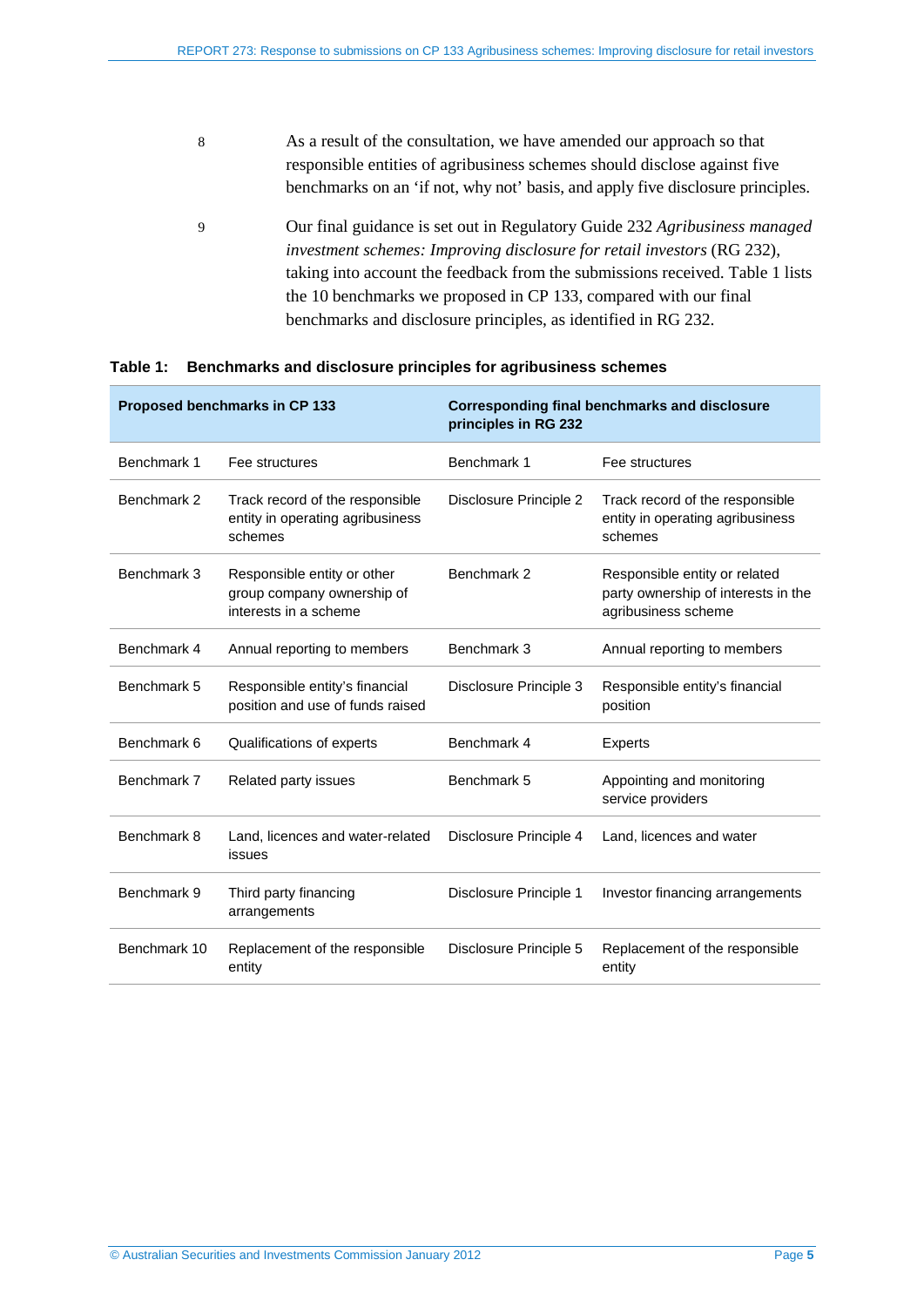## <span id="page-5-0"></span>**B Proposed benchmarks for agribusiness schemes**

### **Key points**

In April 2010, we consulted on improving disclosure for retail investors in agribusiness schemes. This section summarises the feedback we received in response to each of the benchmarks proposed in CP 133.

While there was broad support for improvements in disclosure for retail investors, we have made some changes to the final guidance in response to the submissions received.

### <span id="page-5-1"></span>**Benchmark 1: Fee structures**

- 10 In CP 133 we proposed that members of an agribusiness scheme should pay fees annually (based on the actual costs of operating the scheme) to the responsible entity, and that the responsible entity should use an external custodian to hold the assets of the scheme.
- 11 Submissions on this benchmark were mixed, with industry raising a number of concerns about the proposed approach.

### **Annual fees**

- 12 Submissions received raised concerns about the following aspects of the proposed approach:
	- (a) the benchmark, as drafted, suggests that ASIC has a preferred fee structure for an agribusiness scheme and that:
		- (i) no matter how appropriate an alternative structure may be, noncompliance with our prescribed model would be perceived negatively in the marketplace; and
		- (ii) the benchmark should be widened to consider other types of fee models, such as a recurrent fee model or an up-front plus deferred fee model, with accompanying safeguards demonstrating the likely viability of the project as a going concern;
	- (b) annual fees are less effective for some tax-effective forestry schemes due to the long-term nature of the schemes and the interaction of taxation requirements;
	- (c) the benchmark should only apply to tax-effective agribusiness schemes;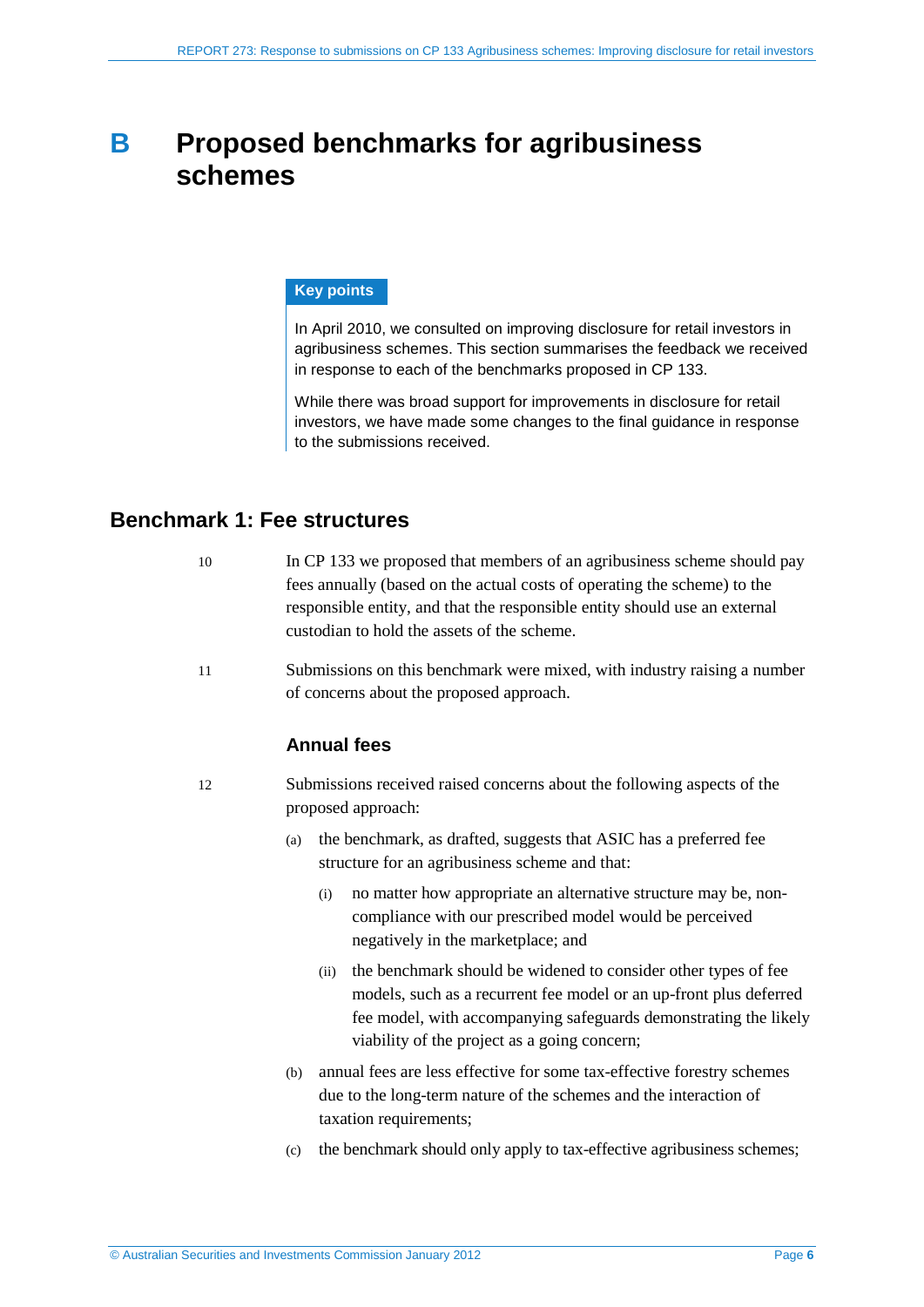- (d) the ability to determine and successfully levy annual fees would be problematic and overcomplicate the business model, adding an administrative burden and creating additional costs; and
- (e) there may be difficulties with levying annual costs on a variable basis, and a reasonable rolling average fee structure should be considered that allows for smoothing over two to three years.
- 13 We received a number of submissions in support of the proposed benchmark. Some of these respondents recommended further disclosure of the mechanism for determining the costs, and that annual fees should be signed off by an external party.
- <span id="page-6-0"></span>14 Other submissions noted that responsible entities are only able to claim fees after proper performance of their duties.

As a result of the submissions received, we have amended the benchmark proposed in CP 133 to address the two main fee structures that are currently utilised in the agribusiness scheme sector. The benchmark has been amended as follows:

The scheme is structured so that either:

- (a) investors are required to pay annual fees (or contributions) to the responsible entity that are sufficient to fund the operation of the agribusiness scheme for the relevant financial year; or
- (b) the up-front fees (or contributions) investors pay when they invest is sufficient to cover the operation of the agribusiness scheme until the proceeds of sale of produce are available and this money is held on trust for the investors in that agribusiness scheme.

We have moved the 'use of fees' component of the proposed Benchmark 5 in CP 133 to Benchmark 1 in our final guidance. Benchmark 1 now also addresses disclosure, on an 'if not, why not' basis, against the following:

Any fees (or contributions) received by the responsible entity from investors in the agribusiness scheme are:

- (a) held separately from the other assets of the responsible entity for the benefit of the investors in that agribusiness scheme, are only available for the operation of that agribusiness scheme and are subject to annual audit; and
- (b) only used by the responsible entity to meet any expenses that are incurred in the operation of that agribusiness scheme during the period to be covered by the payment, including the portion of the responsible entity's fees that is proportionate to its duties that have been properly performed during that period.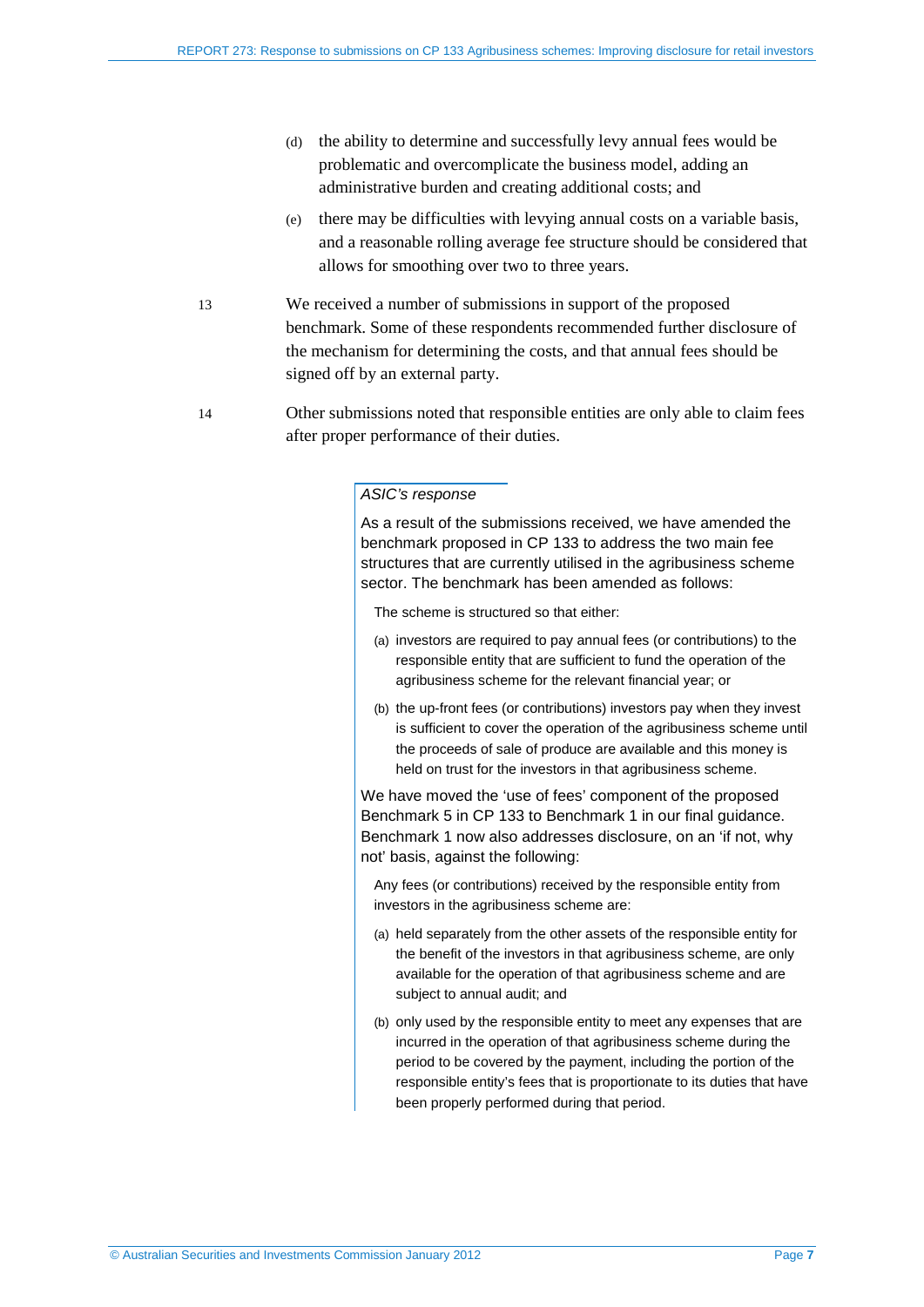If the responsible entity does not meet these benchmarks, it should explain the following:

- (a) the fee structure of the agribusiness scheme;
- (b) how the responsible entity expects to fund the operation of the agribusiness scheme until completion;
- (c) the risks associated with the fee structure it has adopted and the mechanisms in place to address these risks; and
- (d) based on the fee structure in place, the likelihood of a replacement responsible entity being able to continue to operate the agribusiness scheme if this becomes necessary.

We have not specified a preferred fee structure for agribusiness schemes. However, we consider that the inability of responsible entities to have access to sufficient reserves to operate these schemes to completion, or to obtain additional fees from members in times of financial difficulty, is one of the key factors behind a number of collapses of agribusiness schemes.

We consider that schemes that do not meet this benchmark have the opportunity, in disclosure documents, to inform investors about the arrangements in place that give responsible entities access to sufficient financial resources to ensure the ongoing viability of the scheme.

We have clarified the statutory requirement that a responsible entity can claim fees only for the proper performance of its duties.

Further, in keeping with a responsible entity's legal obligation to hold scheme property on trust for members, and its duty to ensure that scheme property is clearly identified as scheme property and held separately from the responsible entity's property or the property of any other scheme, we believe fees should be held in a separate account until expended. We consider that this practice is of value to ensure that money is available for individual projects for which the contribution has been made.

We expect that a responsible entity will put in place accounting methods that permit accurate cost allocation where it is operating more than one agribusiness scheme.

### **Custodian**

15 Several submissions raised concerns that expecting a custodian to hold the responsible entity's fees may be inconsistent with the *Corporations Act 2001* (Corporations Act) and Australian financial services (AFS) licence conditions.

#### *ASIC's response*

We have decided to omit a custodial benchmark because a responsible entity is not generally obliged to appoint an external custodian to hold scheme property, or its fees after these have been drawn down upon proper performance of its duties.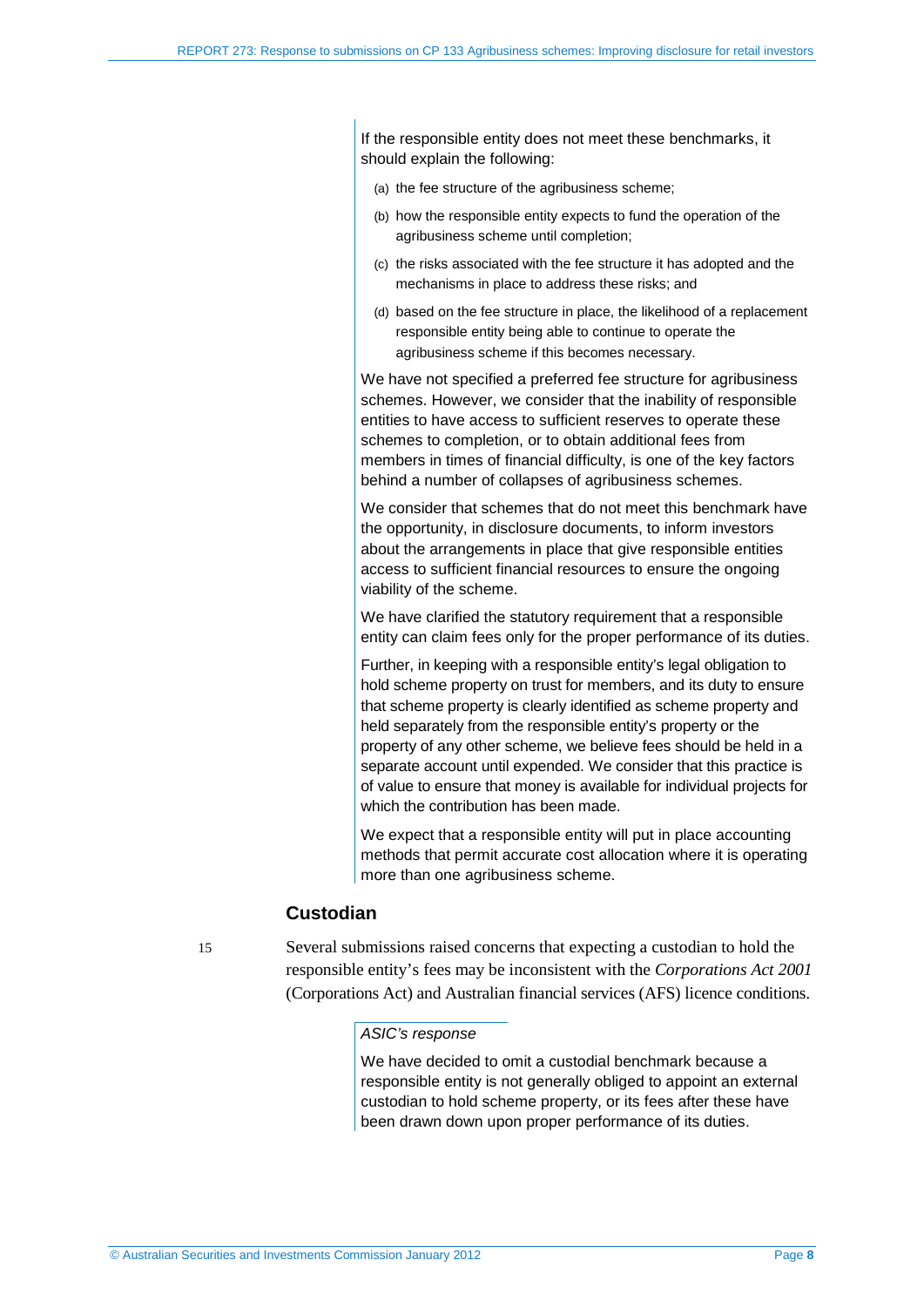### <span id="page-8-0"></span>**Benchmark 2: Track record of the responsible entity in operating agribusiness schemes**

- 16 In CP 133 we proposed that, if it operates other similar agribusiness schemes, a responsible entity of an agribusiness scheme should disclose whether these schemes have achieved any of the forecasts or projections that were promoted to investors, and whether these schemes are expected to meet those forecasts in the future.
- 17 Support for the benchmark was mixed.
- 18 Submissions raised concerns about the following issues:
	- (a) since the issue of Regulatory Guide 170 *Prospective financial information* (RG 170) in 2002, forecasts or projections have not been able to be promoted to prospective investors in disclosure documents, and research houses are generally the entities providing forecast information;
	- (b) it may be difficult to obtain meaningful data to provide to members and investors for a number of reasons, such as in circumstances where the current responsible entity is not the responsible entity that promoted the scheme;
	- (c) the benchmark should be revised so that the action involves disclosure against, rather than compliance with, the benchmark;
	- (d) past performance should not be used as an indicator of future performance;
	- (e) the benchmark should not apply to long-term forestry schemes;
	- (f) the benchmark should only apply prospectively so that proper costings and mechanisms can be put in place to capture the necessary information;
	- (g) it would be difficult to assess historical performance; and
	- (h) where no forecasts have been provided, this benchmark should be considered inapplicable.
- 19 Other submissions supported the proposal, noting that:
	- (a) disclosure of the performance of similar, previously promoted schemes was of value;
	- (b) such information would assist in meeting the needs of secondary purchasers of agribusiness scheme interests;
	- (c) it may be beneficial for disclosure to contain an explanation of any variances from forecasts; and
	- (d) some schemes already disclose similar information on the past performance of projects.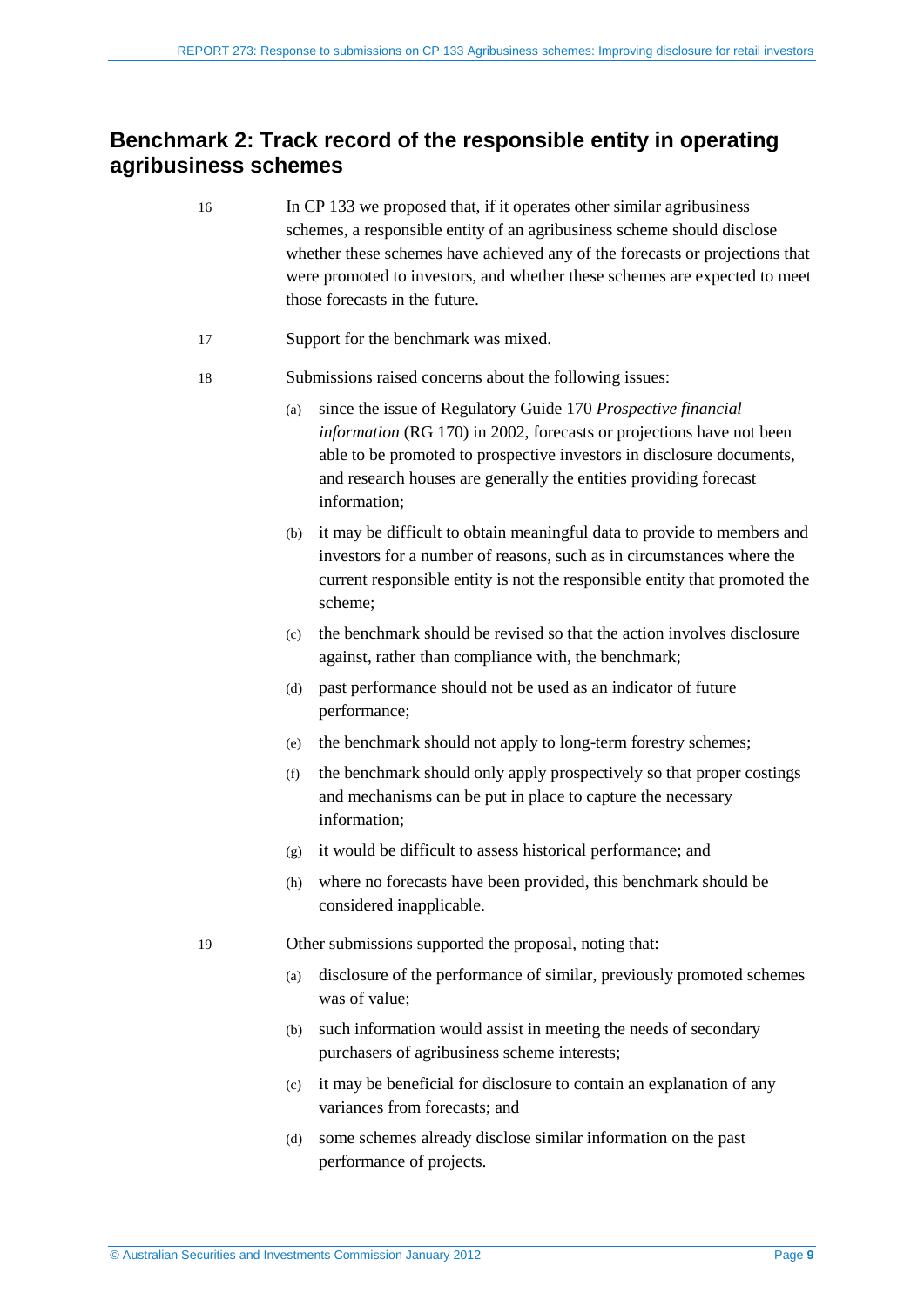We consider that it is important for investors to have certain information on the track record of the responsible entity in operating agribusiness schemes.

We have considered the benchmark in light of the responses received and have amended the benchmark (now Disclosure Principle 2 in RG 232) as follows:

The responsible entity of an agribusiness scheme should disclose the experience and resources it has available to operate the agribusiness scheme and the agribusiness enterprise.

Where the responsible entity has operated other agribusiness schemes, it should disclose:

- (a) the number of agribusiness schemes it currently operates;
- (b) the types of agribusiness scheme being operated;
- (c) the period of time that it has been operating the agribusiness schemes; and
- (d) whether any of the agribusiness schemes operated by the responsible entity have produced, or are producing, positive returns net of contributions for the investors in those agribusiness schemes.

We note that, since RG 170 was issued, no forecasts have been permitted in disclosure documents without a reasonable basis.

We have also amended the disclosure we proposed under the annual reporting Benchmark 4 (now Benchmark 3 in RG 232) to include a comparison of the growth, yield, sales price or timing information disclosed in the scheme's Product Disclosure Statement (PDS), periodic disclosure, advertising or promotional disclosure material with what is currently being achieved by the responsible entity: see 'ASIC's response' for Benchmark 4, following paragraph [25](#page-10-1) below.

We consider that, where the responsible entity operates a number of agribusiness schemes, the performance of those schemes should be disclosed to investors and, if the schemes have not met the expectations of the responsible entity, this fact should be disclosed.

### <span id="page-9-0"></span>**Benchmark 3: Responsible entity or other group company ownership of interests in a scheme**

- 20 In CP 133 we proposed that, immediately following the allocation of interests, a responsible entity or any other group entity should own less than 5% in aggregate of the interests in any single scheme of which it is the responsible entity.
- 21 There was general support for the proposed benchmark, with a number of respondents referring to the issues faced by several failed agribusiness scheme operators.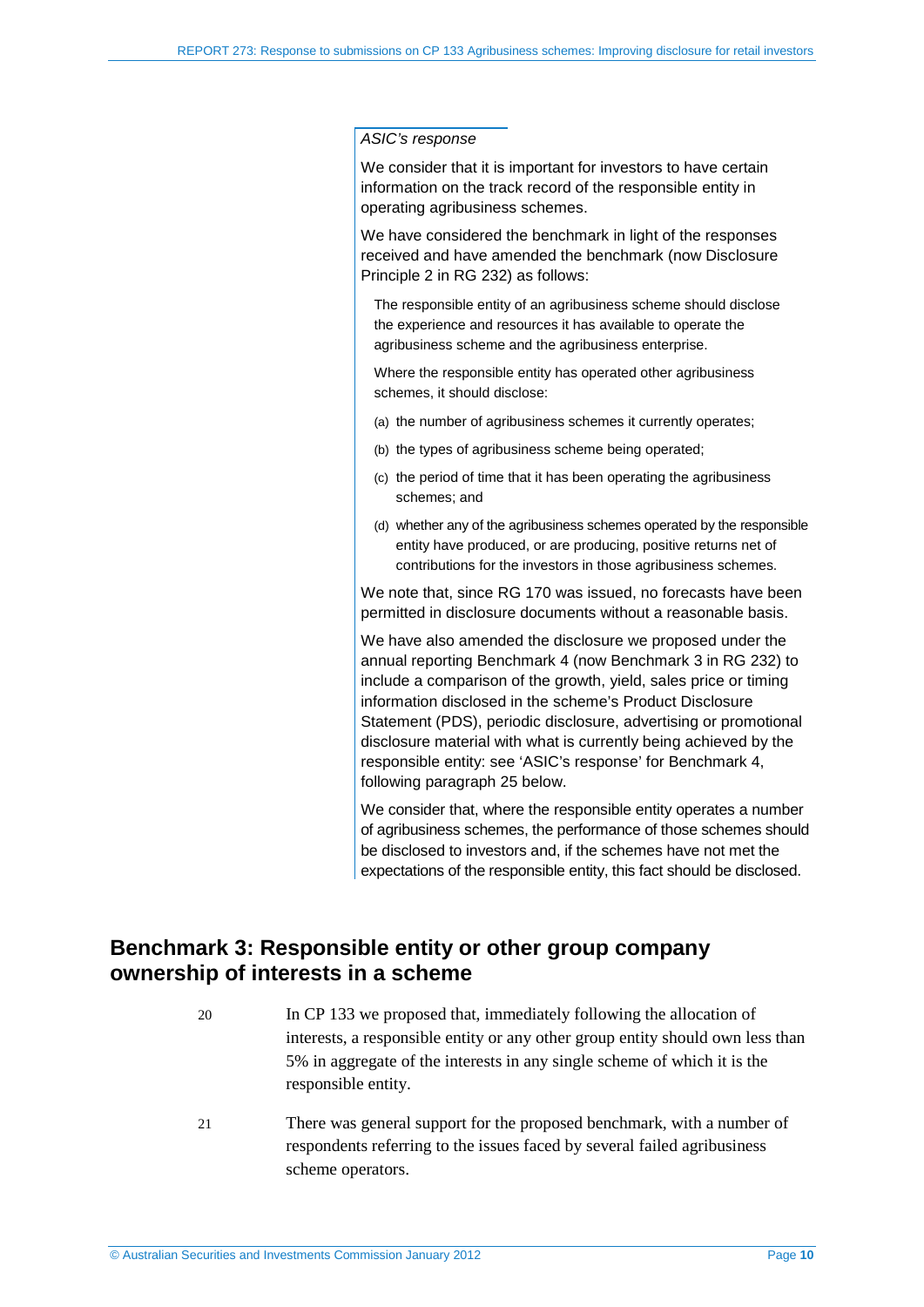- 22 However, submissions raised the following concerns about the proposal:
	- (a) the benchmark should be reworded so that the action involves disclosure against, not compliance with, the benchmark;
	- (b) a responsible entity will generally be unable to comply with this benchmark before interests are issued in the scheme, and there would be limited recourse for investors, in any event, if the responsible entity were to achieve a holding of greater than 5%;
	- (c) the benchmark should only apply to schemes that are tax effective or require participants to make additional contributions to fund the operation of the scheme;
	- (d) the benchmark should apply prospectively; and
	- (e) the benchmark may restrict responsible entity ownership as part of a wholesale funding arrangement.

We have considered the submissions and have amended the benchmark (now Benchmark 2 in RG 232) proposed in CP 133 as follows:

The responsible entity and its related parties own less than 5% in aggregate by value of the interests in the agribusiness scheme except for any interests acquired through the default by a member of the agribusiness scheme.

We also consider that the responsible entity should have in place a documented policy concerning the ownership of interests in the agribusiness scheme by the responsible entity and any related party, and that this policy is disclosed to investors.

### <span id="page-10-0"></span>**Benchmark 4: Annual reporting to members**

- 23 In CP 133 we proposed that a responsible entity should (via undertakings in the PDS or some other legally enforceable form) provide members with relevant scheme-specific information at least annually.
- <span id="page-10-1"></span>24 Submissions mostly supported the benchmark.
- 25 Submissions identified the following issues:
	- (a) ASIC should further clarify what we expect for disclosure of the cash position and annual expenses of the scheme;
	- (b) more information should be provided about the financial position of the responsible entity;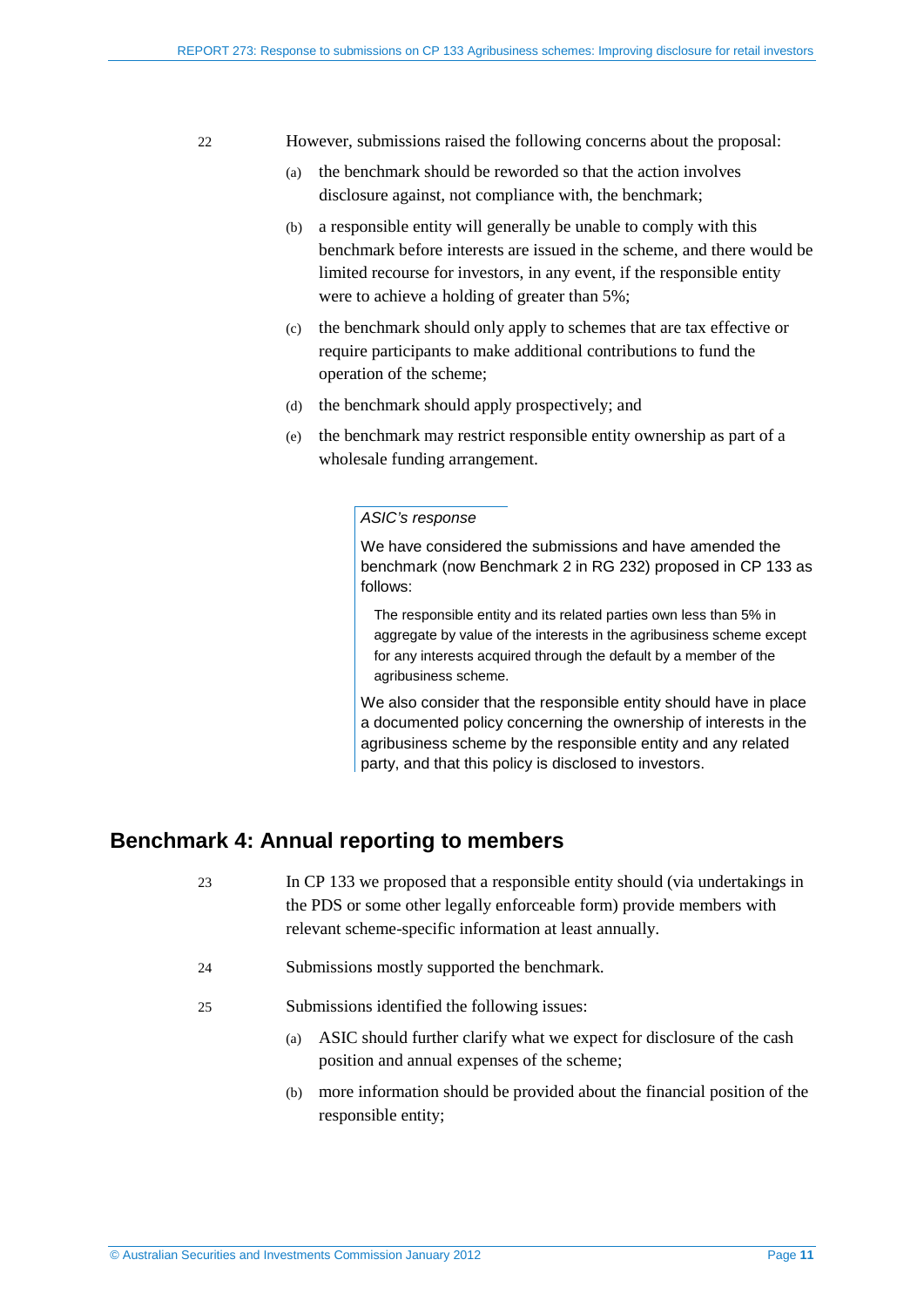- (c) rather than imposing another reporting obligation, we should clarify the information that should be included in the directors' report for a scheme or disclosed to investors under continuous disclosure obligations;
- (d) the information provided should first be subjected to external review by the compliance committee or auditor of the scheme;
- (e) external independent reviews of agronomic performance should become a standard component of reporting to investors;
- (f) the disclosure should differentiate between different types of schemes;
- (g) the benchmark should be reworded so that the action involves disclosure against, rather than compliance with, the benchmark; and
- (h) a separate benchmark should be drafted for forestry schemes to take into account the longer term nature of these schemes.

We have amended the benchmark (now Benchmark 3 in RG 232) to omit disclosure about when an undertaking in the PDS or some other legally enforceable form has been entered into. We consider that the statement in the PDS achieves this purpose.

We have clarified in RG 232 that the 'cash position' of the scheme means the money held separately by the responsible entity for the operation of the scheme, and that the 'annual expenses' of the scheme mean those expenses incurred by the responsible entity on behalf of members.

We have also included a reference to the responsible entity's continuing disclosure obligations under Ch 6CA and Pt 7.9 of the Corporations Act and the manner in which disclosure can be made.

In response to submissions on the proposed Benchmark 2 in CP 133 relating to the track record of the responsible entity in operating agribusiness schemes, we have amended the suggested examples of information that we would expect to be disclosed to members to include a comparison of the growth, yield, sales price or timing information disclosed in the scheme's PDS, periodic disclosure, advertising or promotional disclosure material with what is currently being achieved by the responsible entity.

We have also clarified in RG 232 that the information disclosed by responsible entities about their agribusiness schemes may differ from year to year and from scheme to scheme, depending on the information available and the status of the scheme.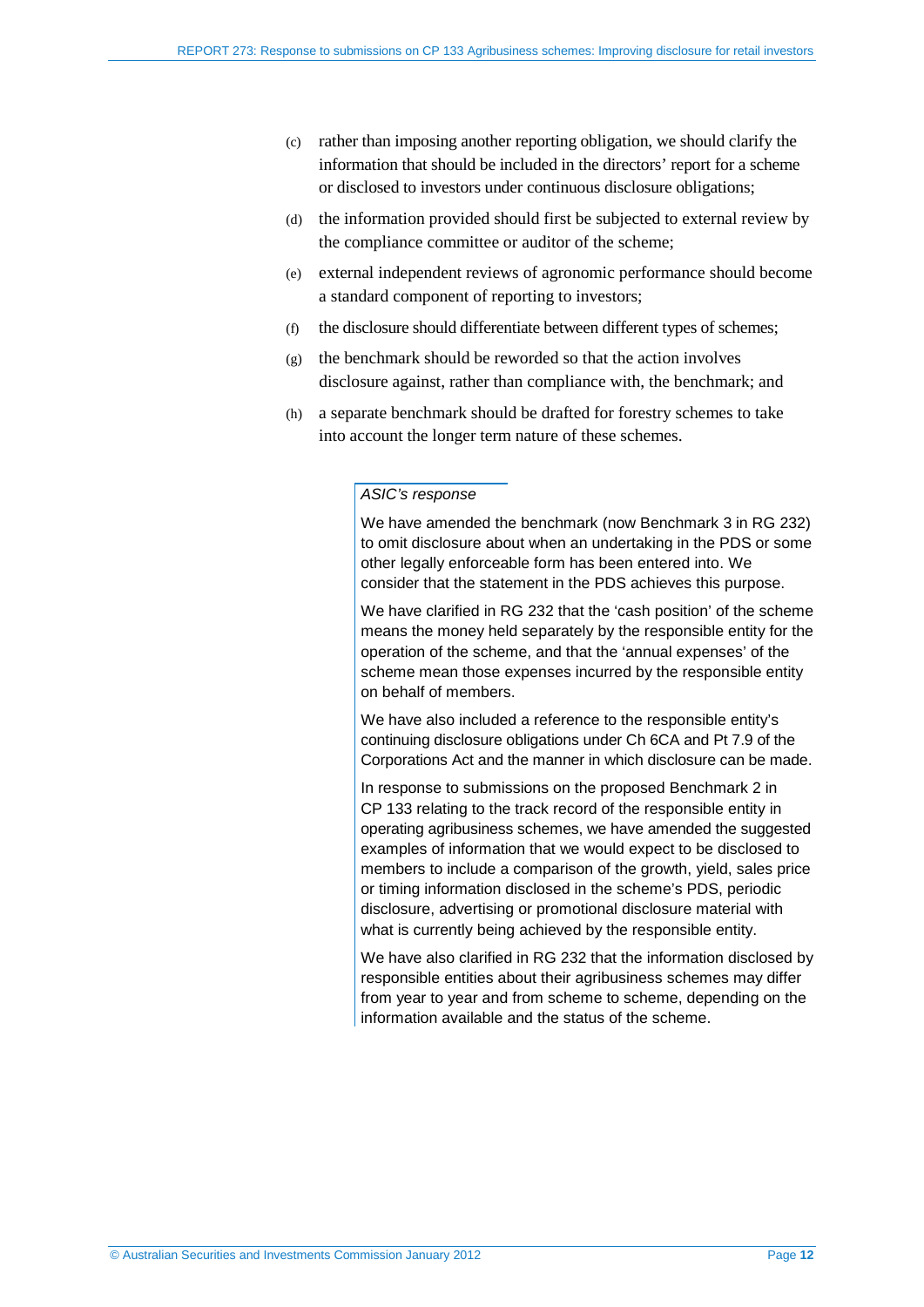### <span id="page-12-0"></span>**Benchmark 5: Responsible entity's financial position and use of funds raised**

- 26 In CP 133 we proposed that:
	- (a) a responsible entity should draw down on amounts invested or paid by members only to meet fees due and payable and expenses incurred in the operation of that particular scheme during the financial period;
	- (b) the fee income generated by a scheme should be restricted and only used for the operation of that particular scheme. This does not preclude a responsible entity from claiming expenses (or charging fees) for the particular scheme; and
	- (c) a responsible entity should not rely on funding from external or related parties to perform its functions and obligations under the terms of the scheme's constituent documents.
- 27 Feedback received on this benchmark was varied, with some respondents believing the benchmark could go further, while others considered that certain aspects of the benchmark were unrealistic.
- 28 Submissions received raised a number of issues, including the following:
	- (a) there have been numerous examples, in the broader financial service sector, of funds being contained in an entity's consolidated revenue account or in 'pools', rather than in separately quarantined accounts, which has allowed the entity to use funds at its discretion with disastrous consequences;
	- (b) there may be practical difficulties in allocating costs between different schemes operating on the same plot of land;
	- (c) the benchmark should be reworded so that the action involves disclosure against, as opposed to compliance with, a particular model or structure;
	- (d) the benchmark restricts a responsible entity's ability to enter into crossguarantee arrangements; and
	- (e) the benchmark appears to be imposing additional conditions on responsible entities, similar to AFS licence conditions, which is inappropriate.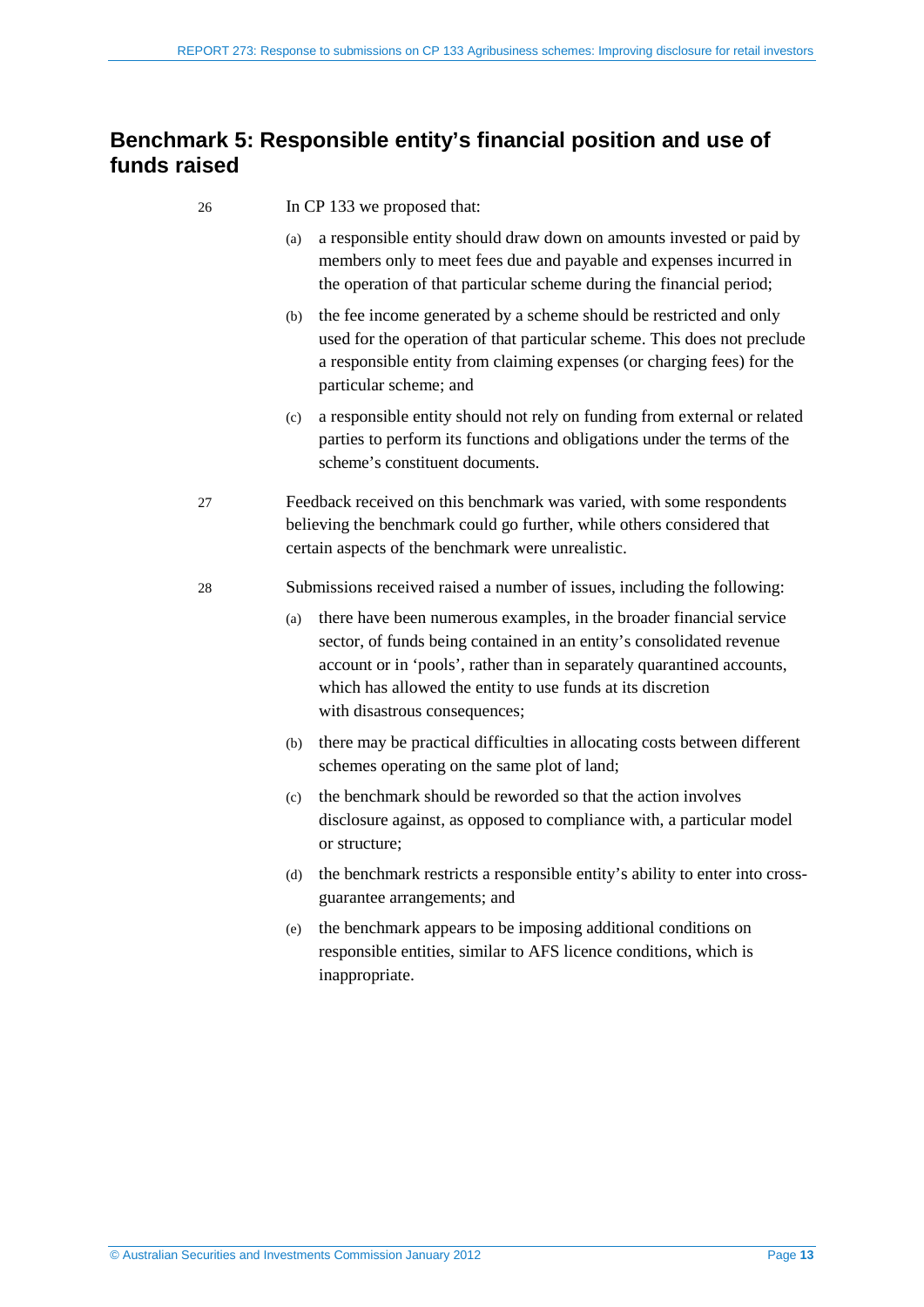#### **Responsible entity's financial position**

In response to the submissions, and to address concerns about the perceived prohibition on borrowing and reliance on related parties, we have amended our approach (now Disclosure Principle 3 in RG 232). The amended disclosure principle states the following:

The responsible entity should disclose a summary of its financial position in any PDS, including details of any known unfunded obligations in respect of the schemes it operates.

The responsible entity should disclose if it:

- (a) is reliant on funding from external or related parties to perform the functions and obligations to members in relation to the agribusiness scheme;
- (b) has entered into guarantees or indemnities with external or related parties; or
- (c) is a member of a tax consolidation group.

It should also disclose the measures it has in place to address the risks arising out of these arrangements to its financial position and its ability to meet its obligations in relation to the agribusiness scheme.

If the responsible entity is reliant on funding from external or related parties to perform its functions and fulfil its obligations in relation to the agribusiness scheme, it should disclose the extent of the reliance.

If the responsible entity has entered into any guarantee or indemnity with external or related parties, it should explain:

- (a) what each guarantee or indemnity is, including the names of the parties to the guarantee; and
- (b) the potential implications of entering into these arrangements on the financial position of the responsible entity if the other parties are unable to meet their obligations.

If the responsible entity is a member of a tax consolidation group, it should disclose details of:

- (a) whether a tax-sharing agreement is in place and the parties to the tax-sharing agreement; and
- (b) if no tax-sharing agreement is in place, the potential implications of not having this.

#### **Use of fees**

We have moved the 'use of fees' component from this benchmark to Benchmark 1. This seems to be a more relevant location for this information: see 'ASIC's response' for Benchmark 1, following paragraph [14](#page-6-0) above.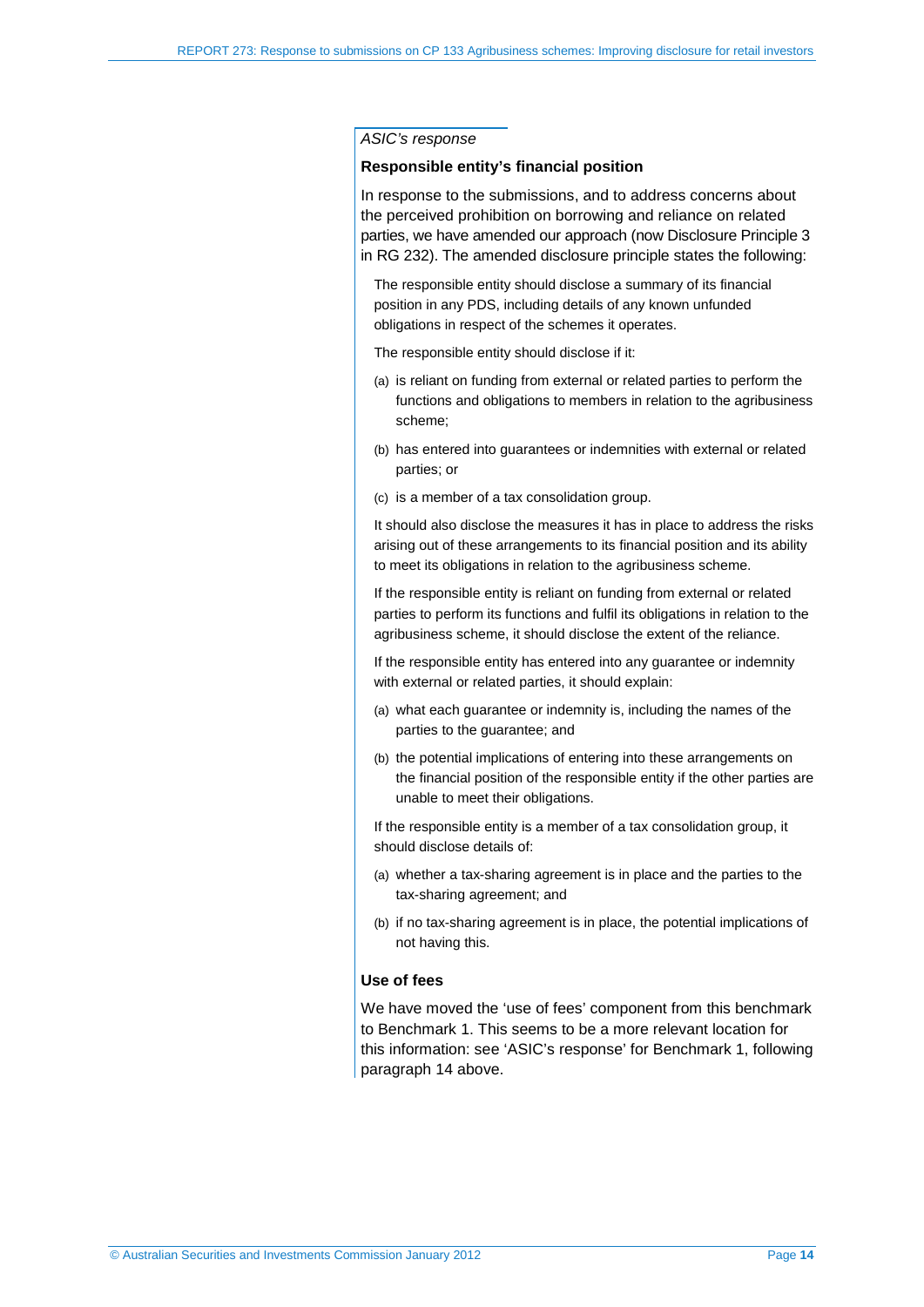### <span id="page-14-0"></span>**Benchmark 6: Qualifications of experts**

| 29 | In CP 133 we proposed that experts engaged by a responsible entity to provide<br>professional or expert opinions about an agribusiness scheme should hold and<br>maintain relevant qualifications, and be independent. These qualifications should<br>be disclosed to investors. If an expert is not suitably qualified or independent,<br>the responsible entity should explain why the opinion can be relied on. |                                                                                                                                     |  |  |  |
|----|--------------------------------------------------------------------------------------------------------------------------------------------------------------------------------------------------------------------------------------------------------------------------------------------------------------------------------------------------------------------------------------------------------------------|-------------------------------------------------------------------------------------------------------------------------------------|--|--|--|
| 30 |                                                                                                                                                                                                                                                                                                                                                                                                                    | In addition, we proposed that, where an independent expert opinion is not<br>obtained, responsible entities should explain why not. |  |  |  |
| 31 | There was general support for our proposal.                                                                                                                                                                                                                                                                                                                                                                        |                                                                                                                                     |  |  |  |
| 32 | Submissions recommended additional obligations, such as:                                                                                                                                                                                                                                                                                                                                                           |                                                                                                                                     |  |  |  |
|    | (a)                                                                                                                                                                                                                                                                                                                                                                                                                | responsible entities maintain a panel of independent experts;                                                                       |  |  |  |
|    | (b)                                                                                                                                                                                                                                                                                                                                                                                                                | letters of instruction to experts are disclosed;                                                                                    |  |  |  |
|    | (c)                                                                                                                                                                                                                                                                                                                                                                                                                | experts are suitably experienced in the geographic region and the<br>commodity involved;                                            |  |  |  |
|    | (d)                                                                                                                                                                                                                                                                                                                                                                                                                | a minimum of two independent reports are obtained;                                                                                  |  |  |  |
|    | (e)                                                                                                                                                                                                                                                                                                                                                                                                                | the proportion of an expert's work with the responsible entity is<br>disclosed; and                                                 |  |  |  |
|    | (f)                                                                                                                                                                                                                                                                                                                                                                                                                | an expert should have an appropriate level of professional indemnity<br>insurance.                                                  |  |  |  |
|    |                                                                                                                                                                                                                                                                                                                                                                                                                    |                                                                                                                                     |  |  |  |

33 Other submissions proposed limiting this benchmark to schemes that include a report by an expert. If an expert opinion is *not* included, it was argued that entities should be able to state that the benchmark is not applicable, or preferably not include the benchmark, to minimise any unnecessary disclosure in the PDS.

### *ASIC's response*

We have amended the proposed benchmark (now Benchmark 4 in RG 232) as follows:

Where the responsible entity engages an expert to provide a professional or expert opinion on the agribusiness scheme, and the expert opinion is disclosed to retail investors in a way that may lead them to place reliance on the expert's expertise, the responsible entity only engages an expert that is independent.

In addition to disclosing against this benchmark, responsible entities should also disclose the following:

- (a) a summary of the instructions to the expert;
- (b) the qualifications held by the expert and the relevance of these to the opinion;
- (c) whether the expert has experience in the commodity in the geographical location being considered or proposed or in any other subject matter of the opinion;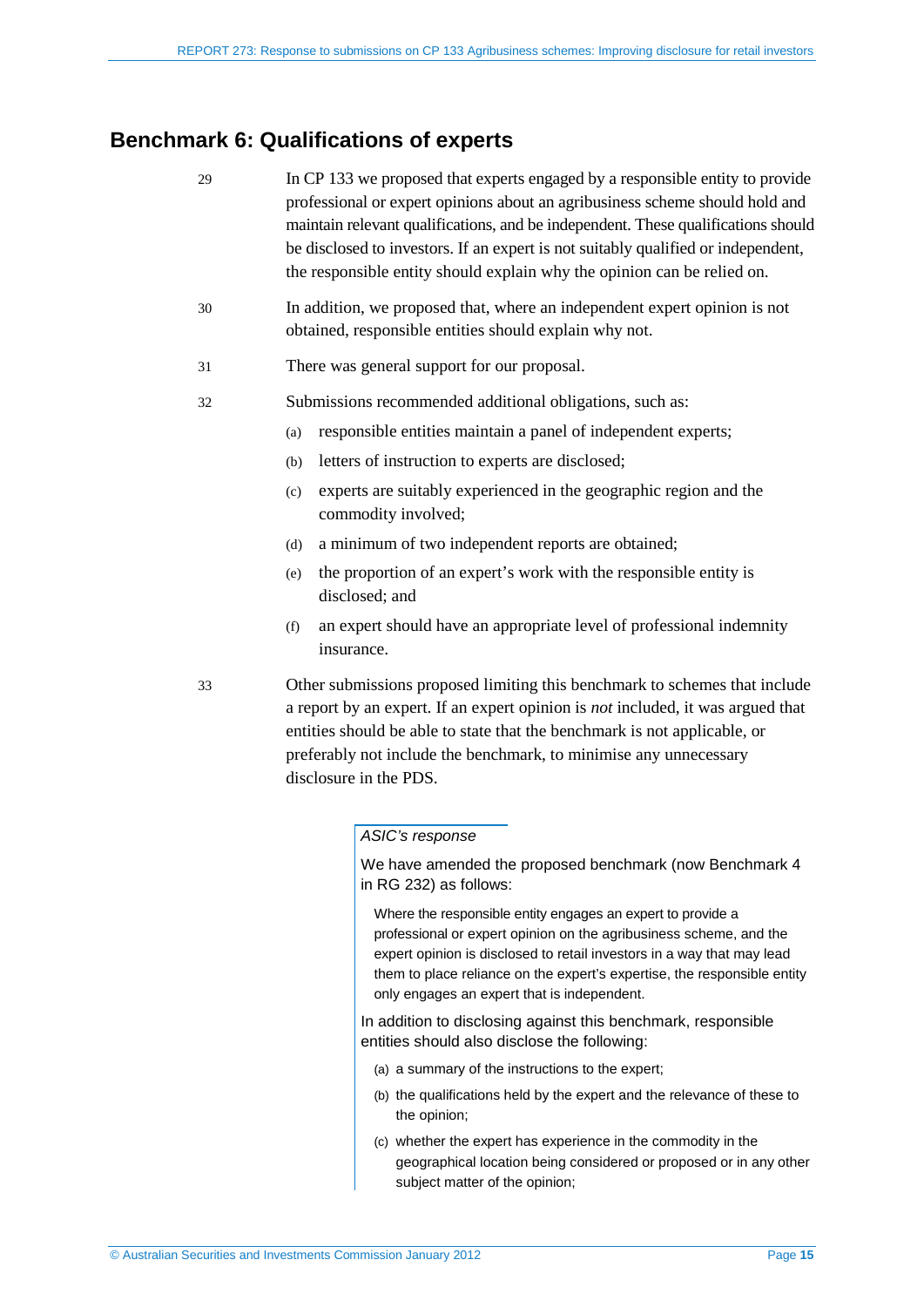- (d) the proportion of the expert's work with the responsible entity; and
- (e) whether the responsible entity requires the expert to maintain professional indemnity insurance.

We have also clarified that this information should be disclosed in the relevant PDS and other material provided to a scheme's members that includes opinions from experts (e.g. annual reports).

### <span id="page-15-0"></span>**Benchmark 7: Related party issues**

- 34 In CP 133 we proposed that any service agreements entered into by a responsible entity for an agribusiness scheme should be disclosed to investors, be subject to a competitive tender process and annual review against set performance requirements, and be approved by the board of the responsible entity.
- 35 Generally, there was support for disclosure of the service arrangements entered into by the responsible entity with other parties for the operation of the scheme, and of the assessment processes used by the responsible entity.

#### 36 Submissions received highlighted the following issues:

- (a) The benchmark should be reworded so that the action involves disclosure against, rather than compliance with, a particular model or structure.
- (b) Contracts entered into by the responsible entity should be made publicly available.
- (c) Where the responsible entity provides the services, there is no need to seek competitive pricing. A competitive process may also not be appropriate if a related party is the only suitable provider of the services. The submission proposed that, in these cases, it may be more appropriate for the responsible entity to disclose why the arrangements are in the best interests of members, rather than why the related party is the best party to provide the services.
- (d) The blanket approach proposed may mean that all agreements will need to be subject to tender when this may be of limited commercial benefit. Also, considerations other than price may mean that the party best positioned to provide the required services is not the cheapest. This submission agreed, however, that it would be appropriate for responsible entities to explain the process for selecting and appointing material service providers.
- (e) Overturning current arrangements to try and meet this benchmark is 'nonsensical' and, if the fee paid to the service provider is 'cost plus' based, then commercial rates, competitive process or performancebased contracts should be demonstrated by the responsible entity.
- (f) While the title of the benchmark indicates it applies to related parties, the benchmark actually applies to all service agreements, whether with a related party or with an external service provider. These submissions asked us to clarify this position.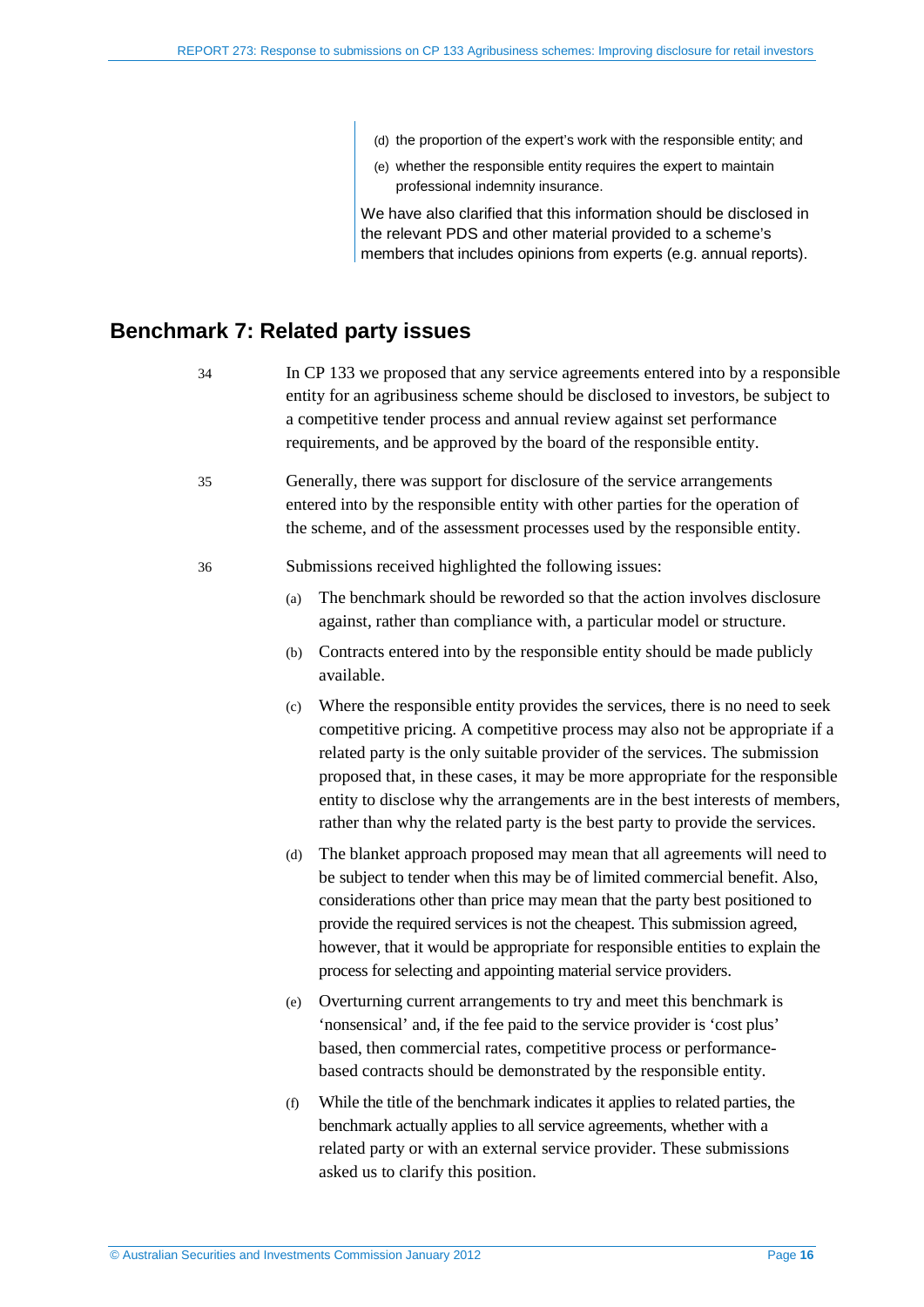(g) We should consider defining the term 'related party' as in other regulatory guidance.

#### *ASIC's response*

In response to the submissions received, we have amended the benchmark (now Benchmark 5 in RG 232) as follows:

The responsible entity only engages key service providers (whether directly or indirectly on behalf of the agribusiness scheme investors) necessary for the operation of the agribusiness scheme where:

- (a) the engagement is subject to a written agreement approved by the board of the responsible entity in accordance with a documented policy;
- (b) the agreement is subject to annual review against set performance criteria or measures; and
- (c) the agreement is subject to certification by the board, at the time each agreement is entered into, that the agreement is on an arm's length basis.

We have amended the title of the benchmark to 'Appointing and monitoring service providers'. This is because the benchmark applies to all service agreements, rather than just those with related parties.

We consider that any PDS should disclose the details of the parties to any agreements that have been entered into for the scheme at the time of the PDS's publication, the key terms of these agreements and the amounts paid to the parties under these agreements.

We have defined the term 'related party' in RG 232.

We note that there are many factors that need to be considered as part of the process of appointing an external service provider, including the fundamental ability of parties to provide the services required. We do not expect responsible entities to necessarily engage the parties that will impose the least cost on the scheme or responsible entity. Rather, the responsible entity should assess the ability of any proposed service providers to ensure they are able to provide the services required.

In addition, responsible entities need not enter into an annual tendering process. However, when contracts are up for renewal, they should undertake a due diligence process to ensure that any service provider is appointed on terms that are in the best interests of the members of the scheme.

We consider that, when the responsible entity is providing the services to the scheme, it should disclose the fees it will receive. This will give investors enough information to determine whether it is charging fees that are comparable with other responsible entities.

We consider there is also merit in the responsible entity disclosing a summary of its policy on appointing and monitoring service providers, including the board assessment and approval process.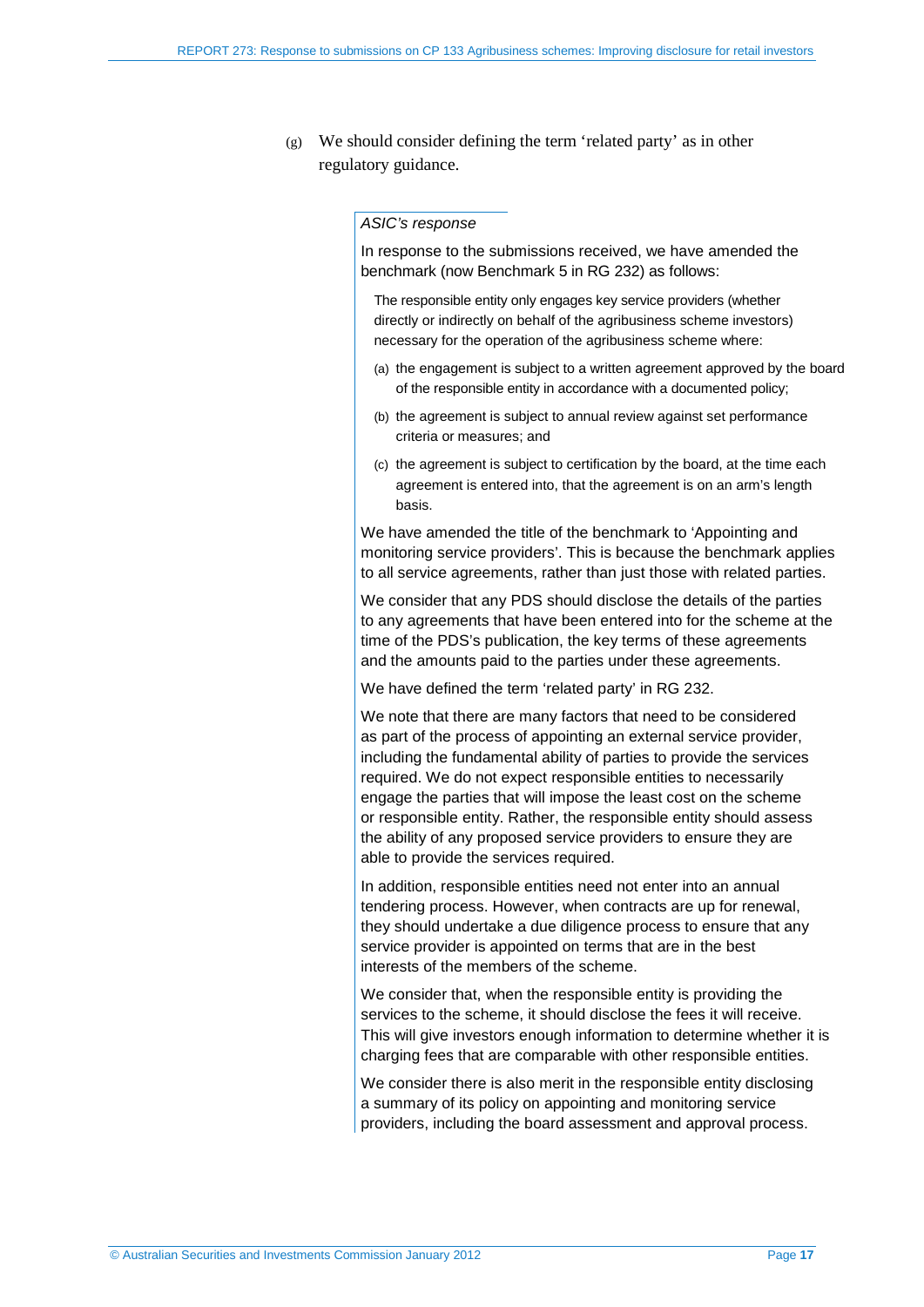### <span id="page-17-0"></span>**Benchmark 8: Land, licences and water-related issues**

- 37 In CP 133 we proposed that a responsible entity should disclose whether the land, licences, and water, water-related infrastructure and water rights, are scheme property, and whether these assets are used as security for borrowings. We proposed that the directors should expressly state that they believe a scheme has access to sufficient water to meet the needs of the scheme.
- 38 We received mixed feedback on this benchmark.
- 39 Submissions raised the following issues:
	- (a) Adding land to scheme property will increase the investor cost base and potentially reduce tax effectiveness and returns to investors. Land ownership is also not appropriate for all business models. In some circumstances, it is better to lease the land rather than own it.
	- (b) If a scheme owns the land, the responsible entity may also need to be authorised to invest in real property and engage persons with real property experience. This may increase the costs associated with operating an agribusiness responsible entity.
	- (c) The proposed benchmark does not take into account schemes that are structured to give investors an interest in the scheme and an interest or share in a separate land-holding entity, or circumstances where the responsible entity owns the land, and any attaching water rights associated with the land form part of the leases entered into between the scheme and the responsible entity.
	- (d) The benchmark does not take into account the requirement under the licence conditions of agribusiness responsible entities to take steps to protect the underlying land. Existing risk disclosure requirements are adequate to ensure disclosure of the risks if the land and water allocation are not scheme property.
	- (e) The benchmark involves further disclosure on the risks associated with leasing land. Disclosure should also address ownership of the commodities being farmed, particularly if the scheme should collapse.
	- (f) It is inappropriate for directors of the responsible entity to declare they have adequate water. Rather, they should disclose if there is insufficient water.
	- (g) The benchmark should reflect the fact that some schemes rely on precipitation rather than water rights.
	- (h) Responsible entities should have arrangements in place to cover emergencies or circumstances where members fail to make annual fee payments.
	- (i) The benchmark should only apply to schemes where produce is grown on the land. This is because schemes involving livestock do not own or need to own real property, or have defined water allocations for the operation of the scheme.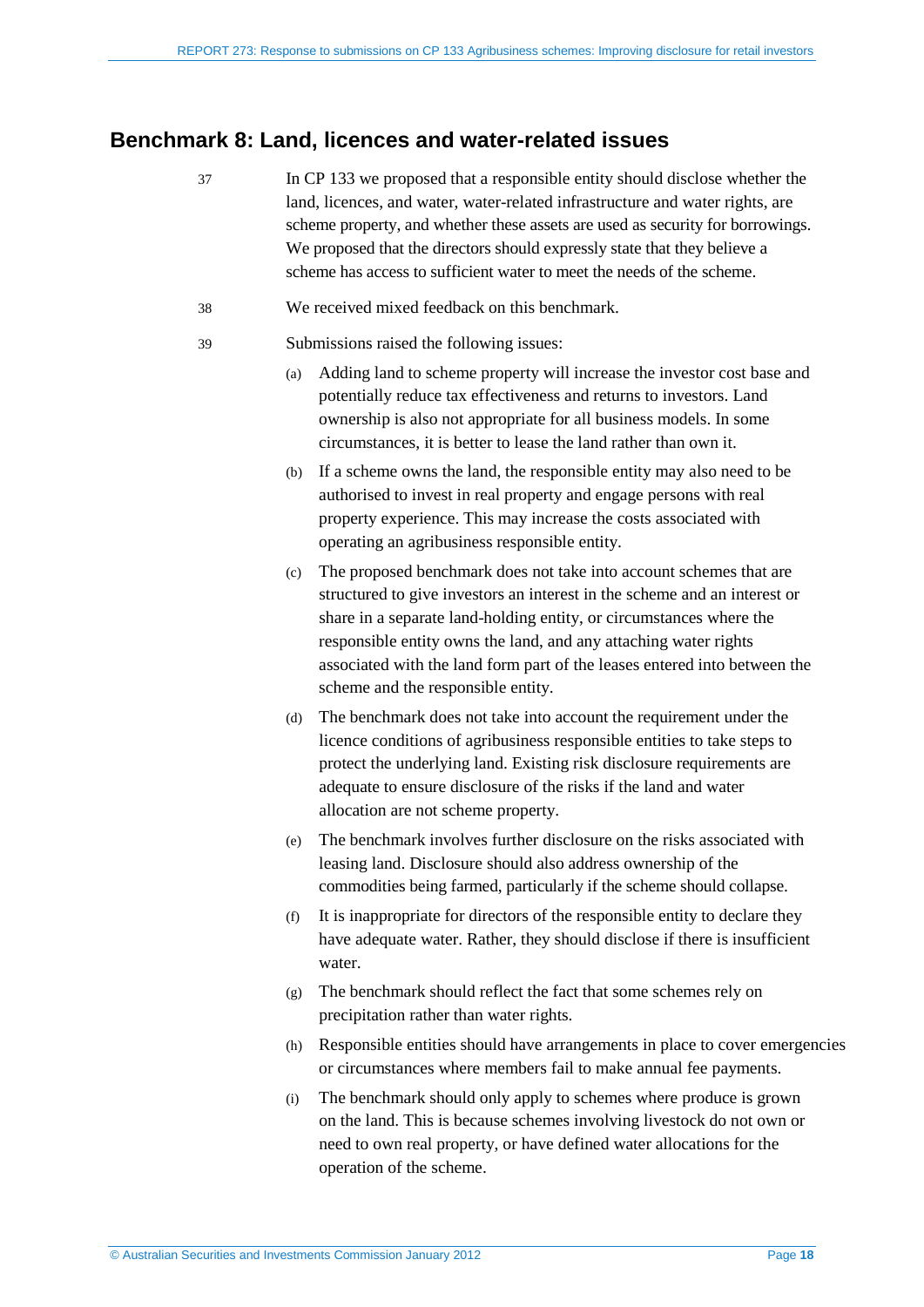(j) Owning the legal rights to the land for the term of the project via a complying lease (i.e. a lease where rent is paid when due and on commercial terms) is more important than owning the land. This is because commerciality will be important if the responsible entity fails.

### *ASIC's response*

The purpose of this benchmark was to highlight to investors that the land and other infrastructure required to operate the scheme may be owned by other parties and that there are risks associated with such holding arrangements.

Taking into consideration the submissions received, we have amended our approach (now Disclosure Principle 4 in RG 232) as follows:

The responsible entity should disclose the arrangements entered into to secure rights of access or tenure to the resources and infrastructure required to operate the agribusiness scheme, including any land, licences or leases, and water required, and whether these arrangements:

- (a) provide for access for the life of the agribusiness scheme; and
- (b) are entered into on an arm's length basis.
- The responsible entity should disclose:
- (a) the risks associated with these arrangements;
- (b) the consequences of a failure by the responsible entity to pay amounts due under these arrangements, and any breaches of these arrangements or agreements underlying these arrangements; and
- (c) any measures the responsible entity has implemented, or will implement, to address these risks.

The responsible entity should disclose the identity, where known, of the owner of the resources and infrastructure referred to above, the terms of use and whether security has been given over these assets.

The responsible entity should disclose (where applicable) for any leases, licences, rights or infrastructure required for the operation of the agribusiness scheme:

- (a) whether the responsible entity treats the leases and licences or rights as scheme property;
- (b) the identity of the parties to the leases, licences and/or rights; and
- (c) whether any action in relation to a lease, licence or right needed for the operation of the agribusiness scheme, which is not an obligation of the responsible entity, could endanger the relevant lease, licence or right. Disclosure should clarify the risk of this occurring and how it may affect the agribusiness scheme.

If land, licences or water assets are, or are proposed to be, used as security for borrowings by the responsible entity, the responsible entity should disclose the level of actual or proposed gearing, and the risks associated with this gearing, in the PDS and in the report provided to members under Benchmark 3.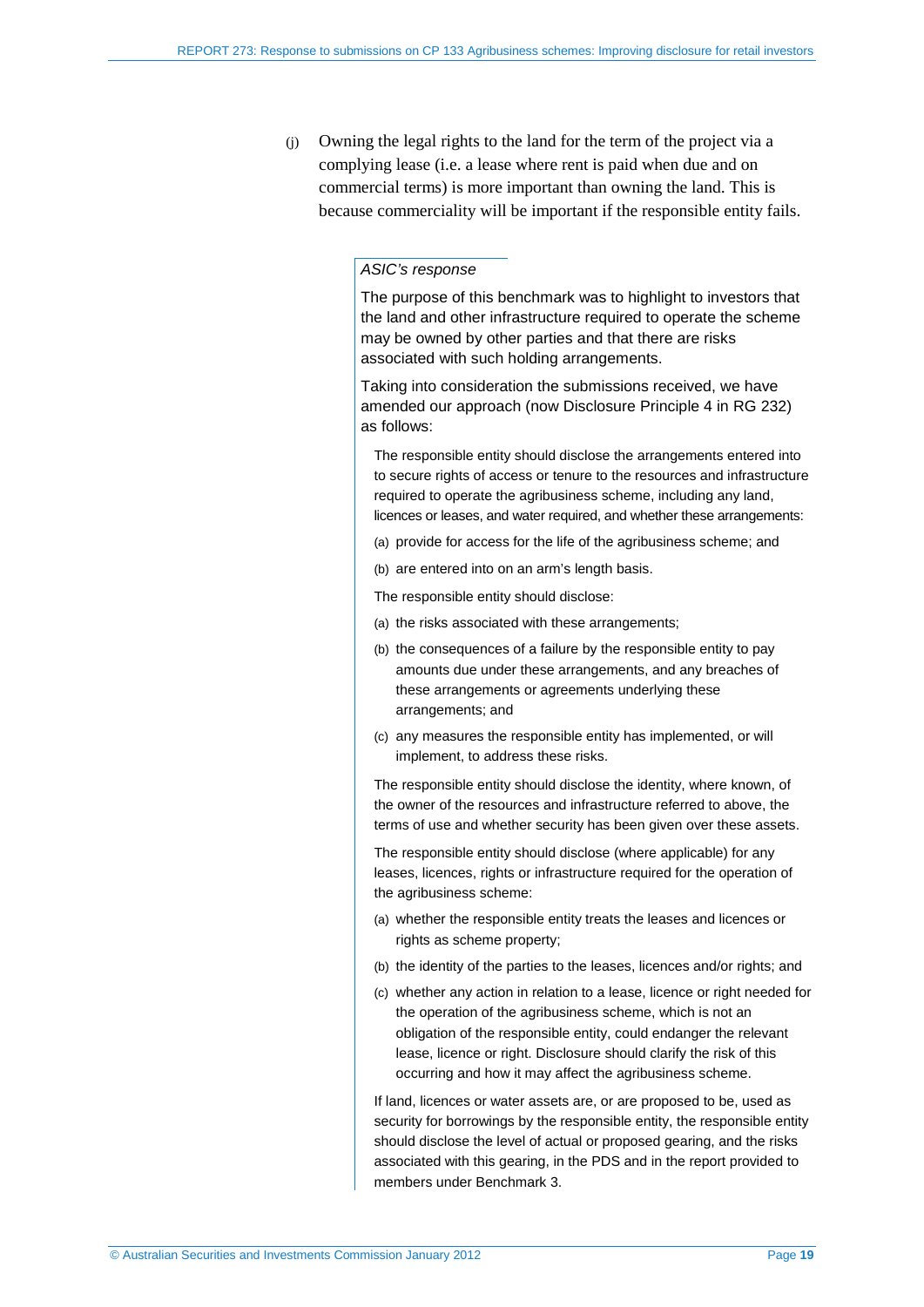### <span id="page-19-0"></span>**Benchmark 9: Third party financing arrangements**

- 40 In CP 133 we proposed that, if a responsible entity or a related party is providing finance or arranging for finance to be provided to members of an agribusiness scheme to fund an investment into the scheme, then specific disclosures about the loans should be included in the PDS.
- 41 There was strong support for the disclosure introduced by this benchmark.
- 42 Submissions received raised the following issues:
	- (a) the benchmark should go further and include details on the level of establishment fees and the impact of the financier incorporating nonstandard financial instruments into the loan agreements;
	- (b) it is inappropriate for the responsible entity to include details of financing arrangements in a PDS if it is not providing the finance facility;
	- (c) the risks associated with borrowing to invest in these schemes should be clearly disclosed, and consideration should be given to disclosure of the extent to which the responsible entity's investor base in all its operational schemes is leveraged, because responsible entities may be exposed to the risk of investors defaulting on their obligations;
	- (d) applying this benchmark to agribusiness schemes is inappropriate because any negatively geared managed investment scheme would have similar issues;
	- (e) the information in the benchmark is already provided; and
	- (f) Australian Taxation Office product rulings generally already require finance to be on a full recourse basis.
- 43 We also note that investment lending has been identified as an item that will be reviewed under Phase 2 of the reform of consumer credit, and that the outcomes of this may affect the benchmark.

#### *ASIC's response*

We have amended our approach (now Disclosure Principle 1 in RG 232) as follows:

If the responsible entity or a related party is providing finance, or expects to receive payment for arranging finance, for investors in the agribusiness scheme to fund an investment into the scheme, the responsible entity should clearly and prominently disclose in the PDS:

- (a) the details of the financier;
- (b) any amounts paid to the responsible entity or related party in relation to the finance;
- (c) that the investor should obtain and read the finance agreement before entering into the finance facility; and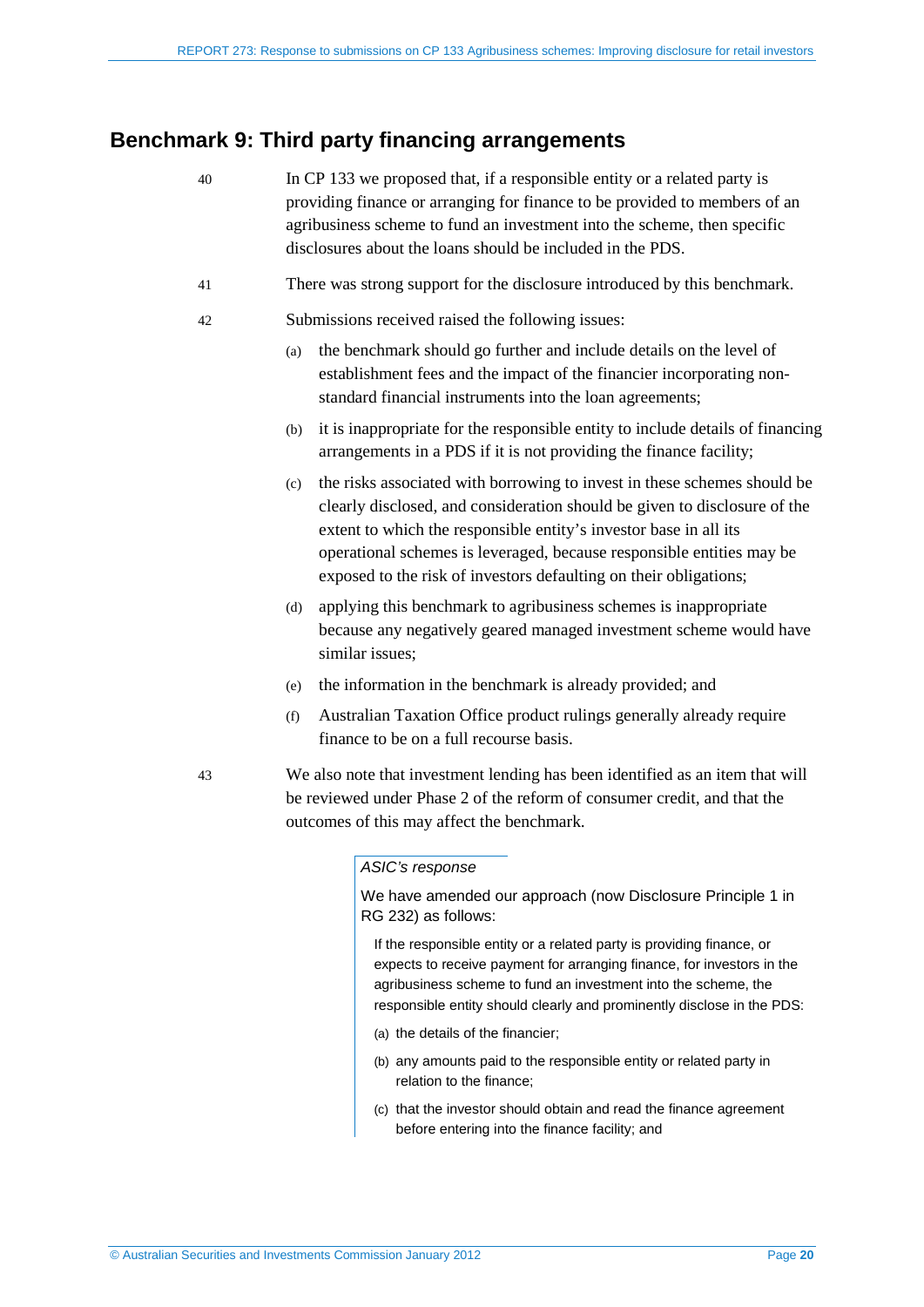(d) unless the proposed finance facility is non-recourse, that the investor will remain liable to repay the amount lent or provided under the facility should the scheme fail.

We have also amended the title of the disclosure principle to 'Investor financing arrangements'.

In addition, we consider that, in these circumstances, it is appropriate for investors to receive a copy of any finance documents, setting out the complete terms and conditions of the agreement, before entering into a finance facility.

### <span id="page-20-0"></span>**Benchmark 10: Replacement of responsible entity**

- 44 In CP 133 we proposed that a responsible entity of an agribusiness scheme should disclose whether scheme and contractual documents adequately provide for a change in responsible entity, and whether the responsible entity or related parties are eligible for any payment or fee if the responsible entity is replaced.
- 45 Submissions were generally supportive of the proposed benchmark.
- 46 Submissions received raised the following issues:
	- (a) the first part of the benchmark is unnecessary because the Corporations Act already governs the arrangements for any change in responsible entity;
	- (b) the benchmark should be amended to remove the word 'adequately';
	- (c) it may be helpful if the terms in scheme constitutions for the removal and replacement of responsible entities are clarified and standardised. The PDS should also outline the options available to investors in the event of a responsible entity's insolvency or poor performance;
	- (d) the second part of the benchmark is unnecessary because the existence of removal or replacement fees should already be disclosed in any PDS; and
	- (e) removal fees should be allowed where the outgoing responsible entity has performed its duties and the basis of payment is fair and transparent.
- 47 Another respondent identified concerns about the process and effect of the replacement of a responsible entity. In particular, this submission noted the effect on an investor's right to withdraw from the scheme should the responsible entity become insolvent, and that any such right may be removed by the replacement of the responsible entity. In addition, there may be an adverse effect if a related party of the responsible entity is providing finance to growers. To address these issues, it was submitted that the scheme documents and PDS should address the interaction between insolvency and replacement, and that scheme documents should give investors the right to exit the scheme.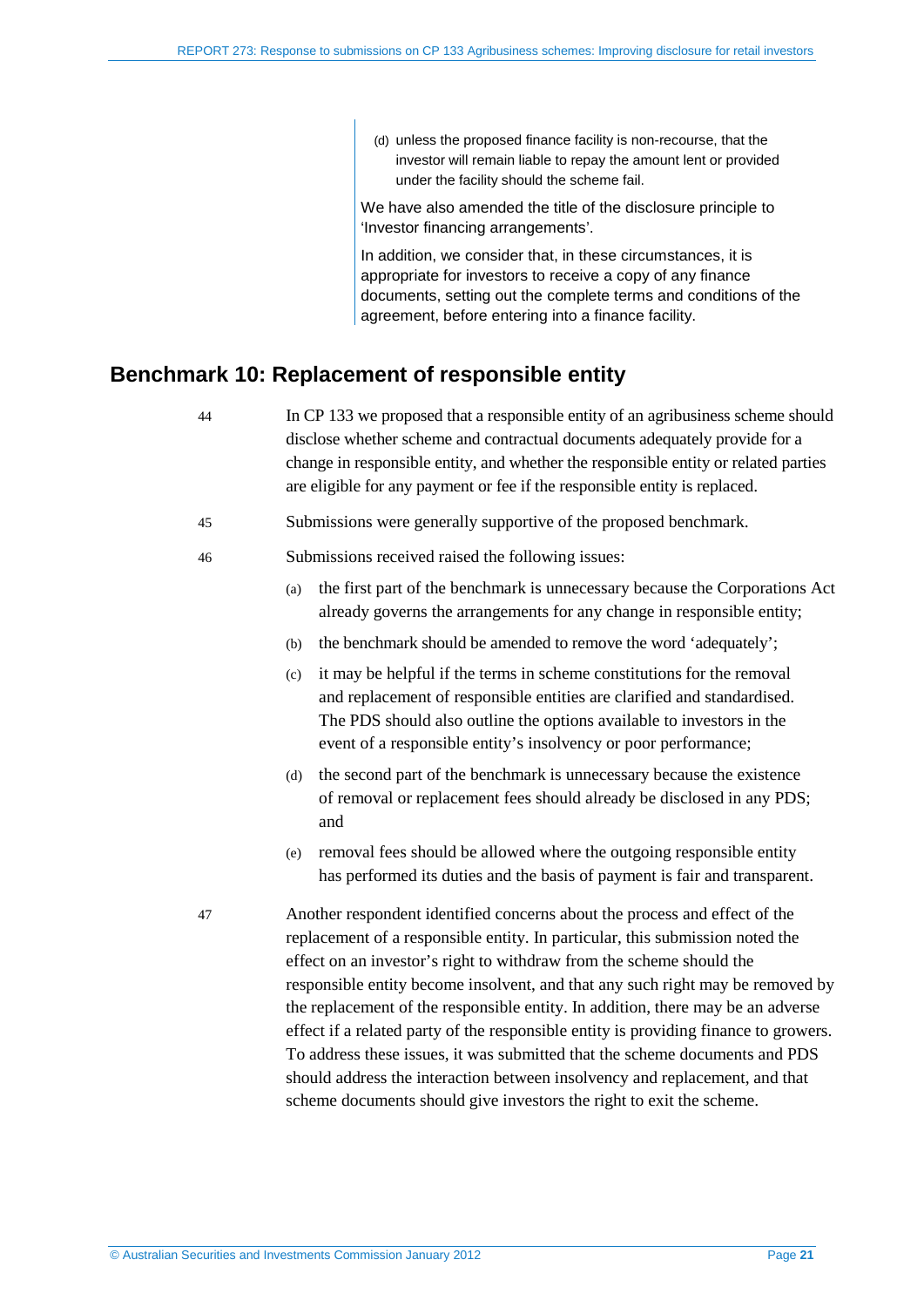In response to the submissions received, we have amended our approach (now Disclosure Principle 5 in RG 232) as follows:

The responsible entity should disclose whether there are any restrictions on the ability of any replacement responsible entity to access the resources required to continue to operate the agribusiness scheme (including but not limited to any leases, licences, land, water and money held for the purposes of operating the scheme).

The responsible entity should also disclose:

- (a) whether the responsible entity or related parties are eligible for any payment or fee that is payable if the responsible entity is replaced, or is to be replaced, and, if so, the amount or method for calculation of this fee;
- (b) the effect of a change in responsible entity on any agreements entered into between investors and the responsible entity or other parties in relation to the agribusiness scheme;
- (c) any obligation to repay fees already paid to the responsible entity to the incoming responsible entity if the responsible entity changes; and
- (d) the risk to, and impact on, investors if the responsible entity changes.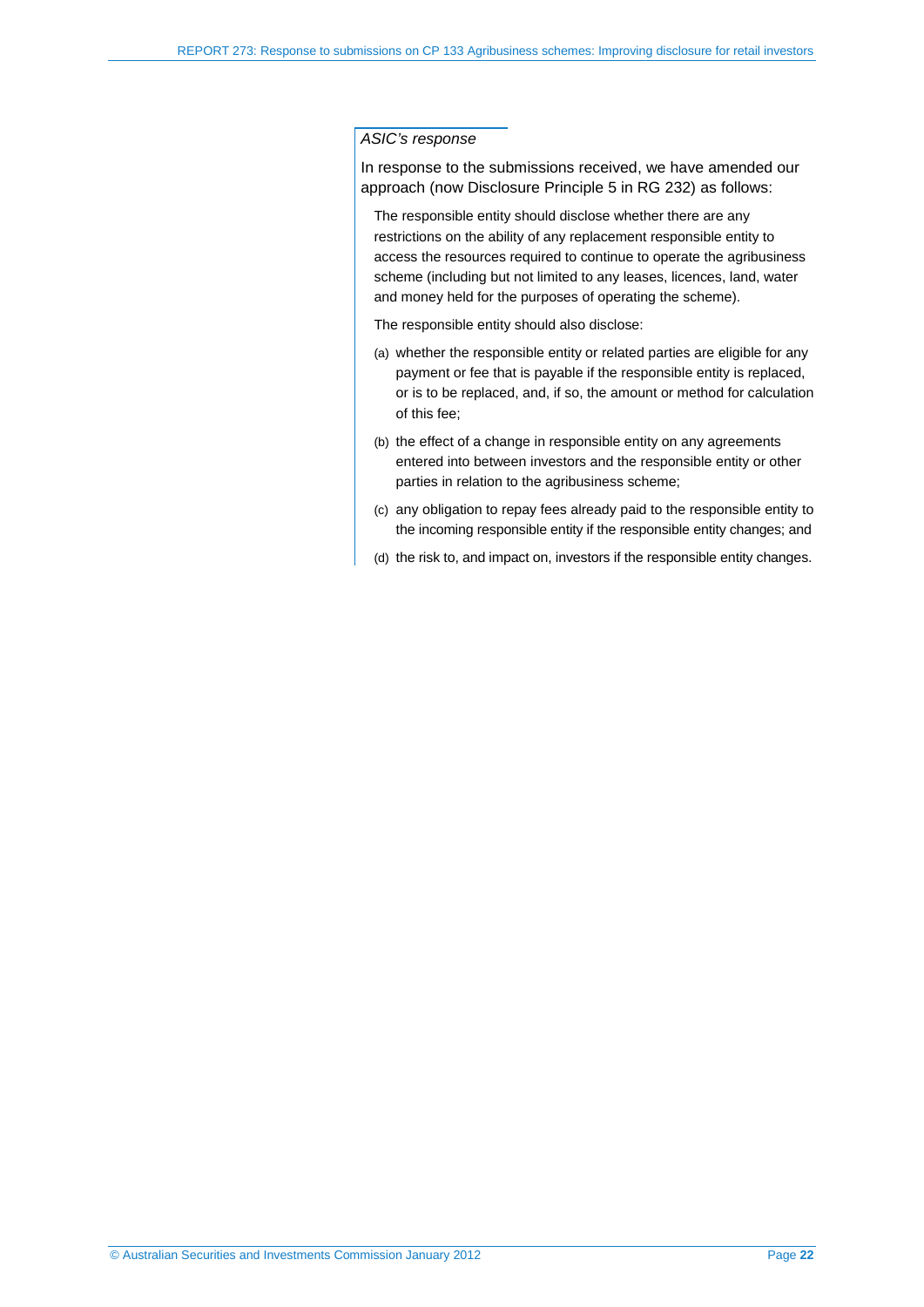## <span id="page-22-0"></span>**C Other proposals**

### **Key points**

In CP 133 we proposed that:

- the responsible entity of an agribusiness scheme should disclose against the benchmarks in PDSs and ongoing disclosure, and support this disclosure in any advertising for the scheme;
- the benchmarks should apply to all types of forestry and non-forestry schemes required to be registered under s601ED of the Corporations Act;
- the benchmarks should apply to any PDS dated on or after 30 September 2010 and to ongoing disclosure from that time; and
- disclosure documents should contain an investment overview in the form of a summary table within the first 15 pages setting out disclosure against the benchmarks.

### <span id="page-22-1"></span>**Up-front disclosure in PDSs**

48 Submissions supported our proposal that responsible entities should disclose against the benchmarks in PDSs, but raised a number of concerns, including that PDSs would be longer and, therefore, more costly to prepare. The question was also raised about how disclosure against the benchmarks would affect Short-Form PDSs.

#### *ASIC's response*

We consider that the benefits to investors of having disclosure against the benchmarks in the PDS outweigh the concerns raised. We have reviewed our position and consider that, given the importance of the disclosures, they should be provided in a table within the first few pages of any PDS.

In the case of a Short-Form PDS, we consider disclosure could be made about whether or not the responsible entity meets the benchmarks, or has disclosed the disclosure principle information, and investors referred to where they can obtain further information.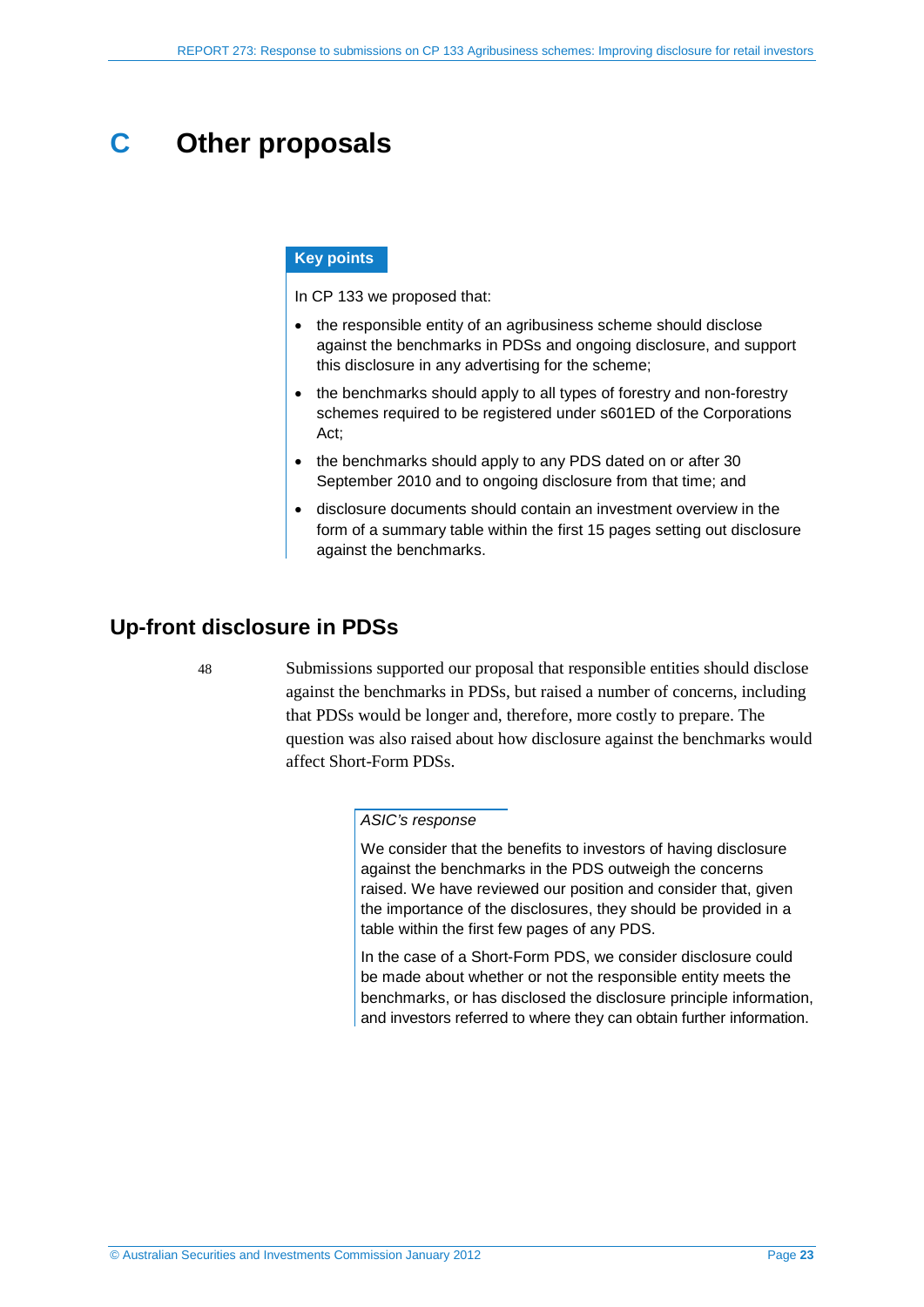### <span id="page-23-0"></span>**Ongoing disclosure**

49 In relation to our proposal about ongoing disclosure, submissions raised the issue that responsible entities of existing agribusiness schemes have not been structured to provide this additional level of disclosure. The question was raised about whether disclosure against the benchmarks should apply to existing schemes where there are no new investors and no investors can withdraw.

### *ASIC's response*

We consider that the benchmark and disclosure information is important to both prospective and existing investors. We consider that this information has always been the type of information that should be disclosed in a PDS under s1013D–1013E of the Corporations Act.

We believe providing the benchmark and disclosure information improves the quality of the information available to investors and that investors in existing schemes would benefit from this disclosure, allowing them to be better informed about the status of their investment and their obligations in relation to the investment.

We note that responsible entities of existing agribusiness schemes already have several other ongoing disclosure obligations under Ch 6CA and Pt 7.9 of the Corporations Act. We encourage responsible entities of existing schemes, in which no offers are made on or after 1 August 2012, to provide the benchmark and disclosure principle information to investors in these schemes as a matter of best practice. This could be done using the responsible entity's normal investor communication channels.

We consider that responsible entities of existing schemes should consider the benchmarks and disclosure principles as part of their ongoing disclosure obligations and, where there is a significant change to circumstances covered by the benchmarks and disclosure principles, this should be communicated to investors.

### <span id="page-23-1"></span>**Advertising**

50 In relation to our proposal about advertising, submissions raised concerns that it would be impractical to address the benchmark disclosure in advertising, and that this may create additional costs for no additional value.

#### *ASIC's response*

We expect responsible entities of agribusiness schemes to ensure that any advertising is consistent with the benchmark and disclosure principle information. We note that it is not necessary for advertising to contain the benchmark or disclosure principle information.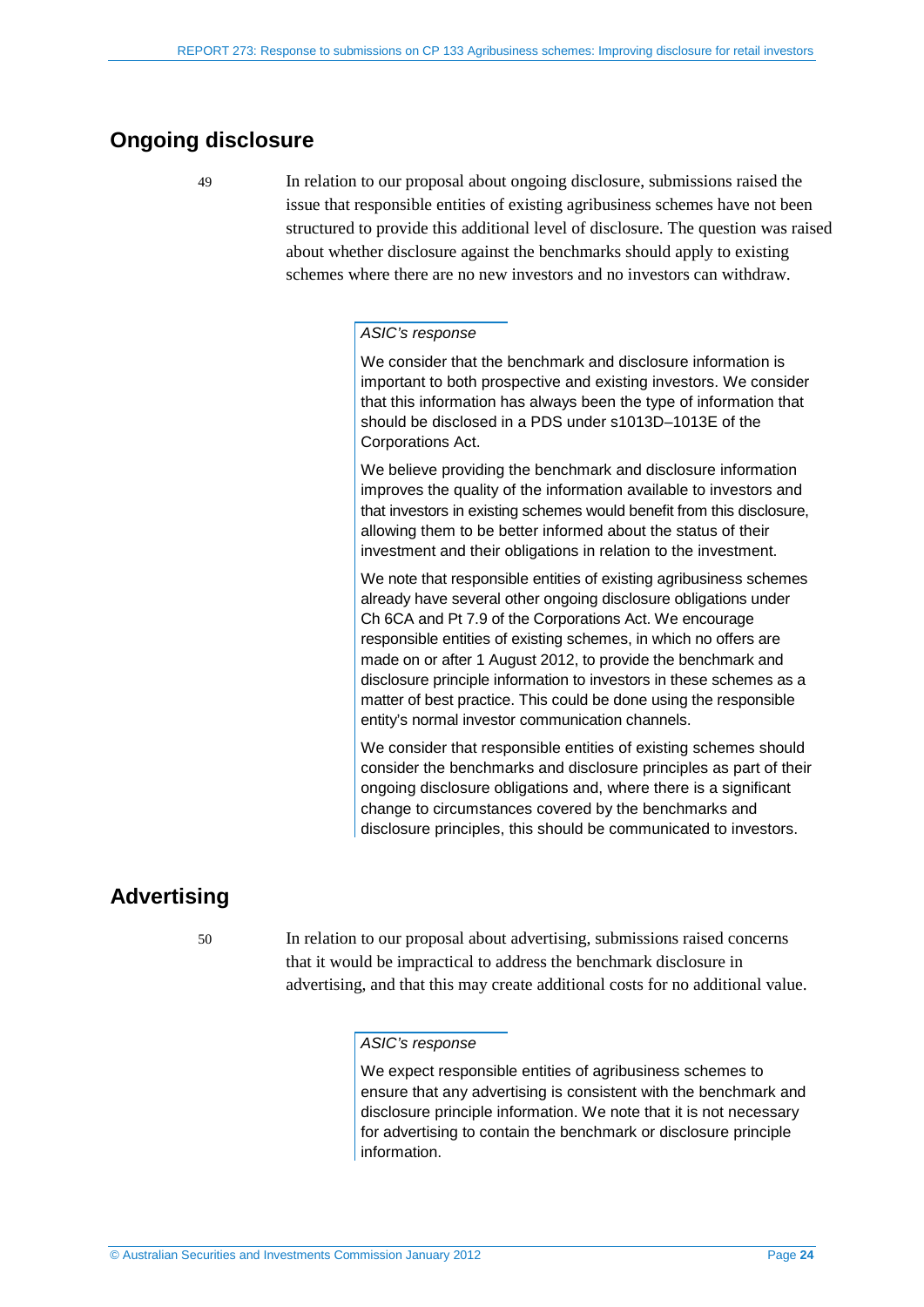### <span id="page-24-0"></span>**Who the guide applies to**

- 51 In CP 133 we stated that we intended to apply a broad approach to identifying agribusiness schemes that should disclose against the proposed benchmarks. We defined an agribusiness scheme as all types of forestry and non-forestry schemes that are required to be and/or are registered under s601ED of the Corporations Act.
- 52 Submissions raised the issue of whether disclosure against the benchmarks should apply to agribusiness schemes that are not promoted as tax effective, to wholesale schemes, or to schemes that are listed.

#### *ASIC's response*

We consider that the benchmarks and disclosure principles should apply to all agribusiness schemes in which retail investors invest directly or indirectly to ensure comparative disclosure across the entire sector.

### <span id="page-24-1"></span>**Timing for implementing improved disclosure**

53 In CP 133 we stated that our expected timing for implementation would be subject to the ultimate publication of a regulatory guide but that we expected the benchmarks would apply to any PDS dated on or after 30 September 2010.

54 Submissions raised concerns with the proposed start date in CP 133 for a number of reasons, including the additional burden on responsible entities that are finalising financial reports. It was also noted that existing members cannot withdraw from schemes. A number of submissions proposed a date of 31 December 2010 for implementation of disclosure against the benchmarks, while others stated that we should allow a three-month implementation period.

#### *ASIC's response*

As a result of the submissions received, and the timing of the publication of RG 232, we have allowed a period of six months, until 1 August 2012, after which responsible entities of agribusiness schemes that have a current PDS in use should provide improved disclosure to retail investors in response to the regulatory guide.

Consistent with our approach in Regulatory Guide 45 *Mortgage schemes: Improving disclosure for retail investors* (RG 45) and Regulatory Guide 198 *Unlisted disclosing entities: Continuous disclosure obligations* (RG 198), the initial update to existing investors may be given by online disclosure, as long as the responsible entity currently communicates with members in this way.

Responsible entities may also be able to update disclosure information in current PDSs through online disclosure, provided that omitting the information in the PDS itself would not be materially adverse to investors: see Class Order [CO 03/237] *Updated information in product disclosure statements*.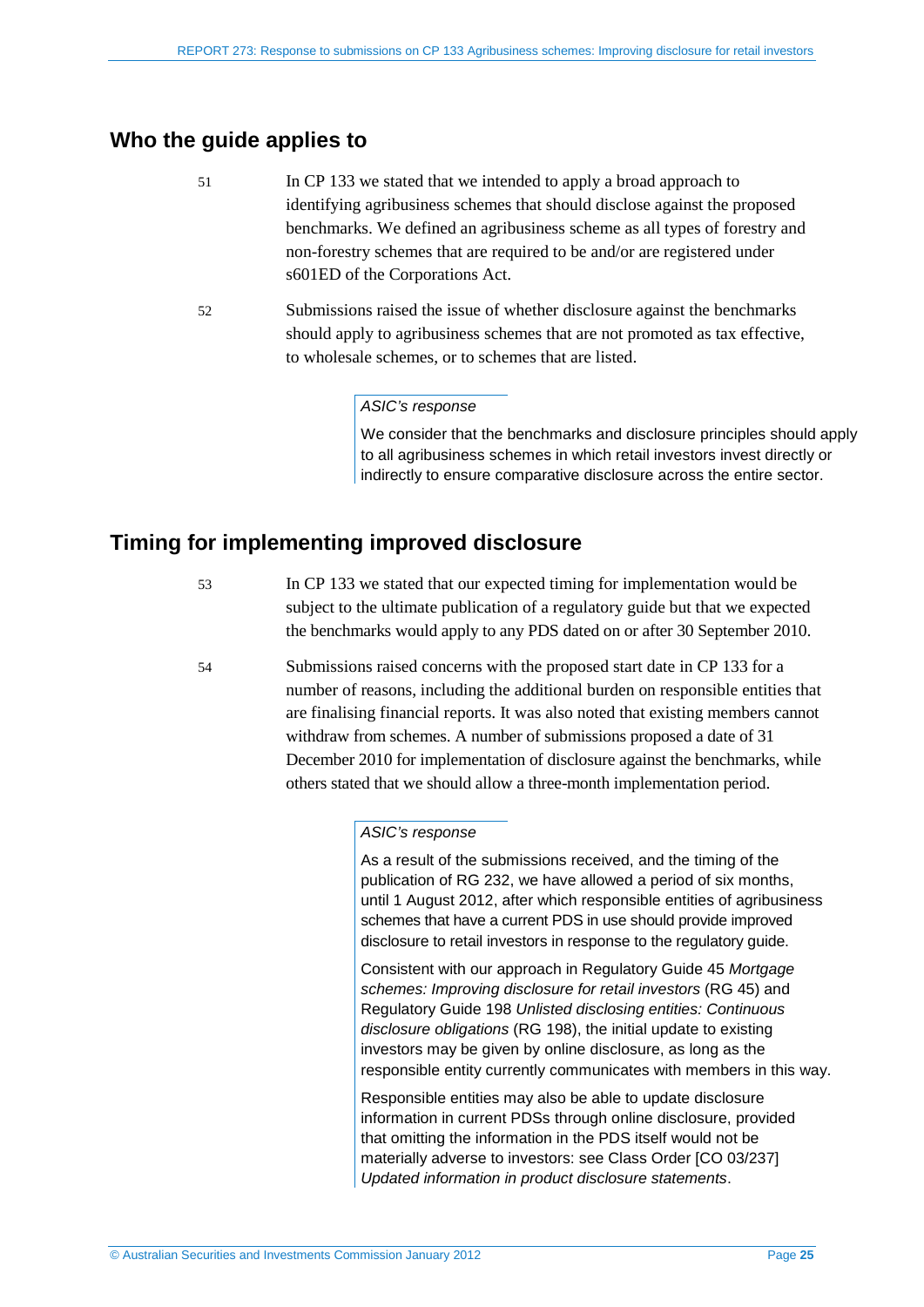### <span id="page-25-0"></span>**Investment overview**

- 55 In CP 133 we proposed that disclosure documents should contain a summary in table form within the first 15 pages setting out the agribusiness scheme's disclosure against the benchmarks, including an explanation on an 'if not, why not' basis if the benchmark is not met.
- 56 Most submissions did not raise an issue with this proposal. However, some respondents noted that disclosure against certain benchmarks may cause difficulties in achieving clear, concise and effective disclosure.

### *ASIC's response*

We have included guidance in RG 232 on how a PDS can be presented clearly, concisely and effectively, including through the use of an investment overview as the first substantive part of the PDS to highlight. This provides a meaningful summary of information that is key to a retail investor's investment decision.

The investment overview should contain at least a summary of the benchmark and disclosure principle information, and provide balanced disclosure of the benefits and risks of the investment.